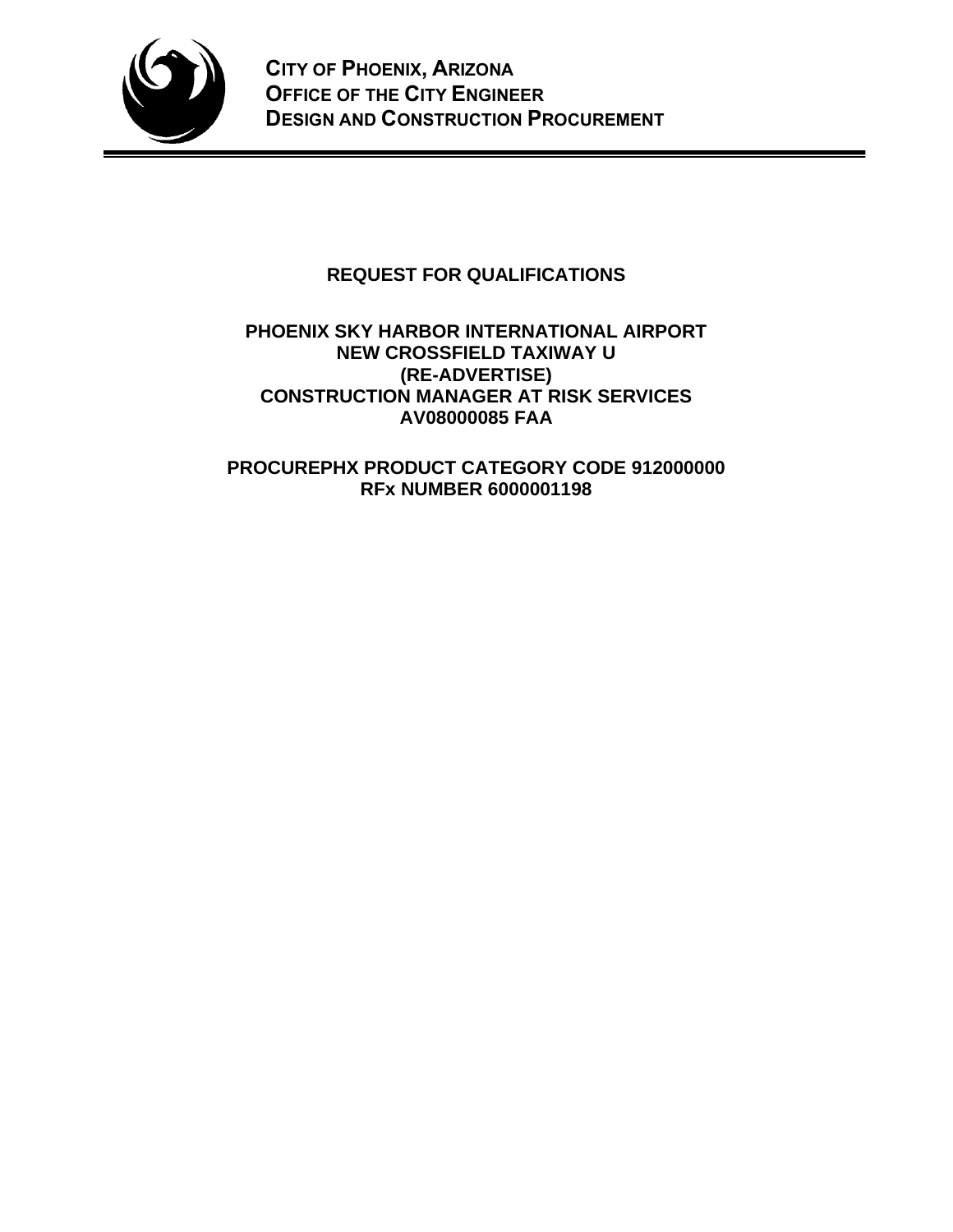# REQUEST FOR QUALIFICATIONS

The City of Phoenix is seeking a qualified Construction Manager at Risk (CMAR) to provide preconstruction services and complete construction services for the New Crossfield Taxiway U project. The selected CMAR will work as a team with the designer of record and City staff to ensure an efficient design approach for the project. The New Crossfield Taxiway U project is located at Phoenix Sky Harbor International Airport. The estimated construction cost is \$220 million.

This project will utilize federal funds and is subject to the requirements of 49 Code of Federal Regulations Part 26 and the U.S. Department of Transportation DBE Program.

## **SECTION I – PROJECT DESCRIPTION**

The New Crossfield Taxiway U project will include all work related to the taxiway, subsequent roadway and utility relocations and enabling work to clear the site and relocate or modify existing facilities and infrastructure impacted by the project. A portion of the project will be eligible for Federal Aviation Administration (FAA) grant reimbursement involving the taxiway and required modifications to install the airfield structure.

The main enabling and primary scope elements of the project include modifications to the existing Facilities and Services (F&S) Complex, ramp and building air cargo modifications, roadway modifications, taxiway structure and airfield work, and utility modifications. A planning study was completed by the airport in 2020 to highlight important considerations to the project. See Attachment A – New Crossfield Taxiway Programming Scope Study Report.

## **SECTION II – SCOPE OF WORK**

The preferred firm shall have experience in an active airport operations area, familiarity with FAA Advisory Circulars, and experience in coordinating projects with airport user groups. Preconstruction and Construction Services will be phased.

Firms should be prepared to dedicate full time staff to the project for management, review, and coordination activities.

Project elements shall address, but not be limited to the following:

- **A. Facilities and Services Complex –** Taxiway U will impact a portion of the existing F&S yard and parking portion of the Complex. This scope is required to begin Taxiway U construction and includes only the relocation of the parking area and yard space directly impacted by the taxiway. F&S Complex will remain in place and operational for this project with a modification to reallocate yard and parking space.
- **B. West Air Cargo Modifications** The project will directly impact Cargo Building C and the surrounding airside and landside cargo operations. This scope is required to accommodate taxiway construction and includes, but may not be limited to the following key scope items:

1. Demolition of a portion of Cargo Building C, and modification to multiple remaining bays to accommodate relocation of facilities and operational elements within the demolished bays.

2. Modification to existing site paving and grading on the north side of Cargo Building C to create raised docks that can accommodate updated access and level loading and unloading platforms for trucks.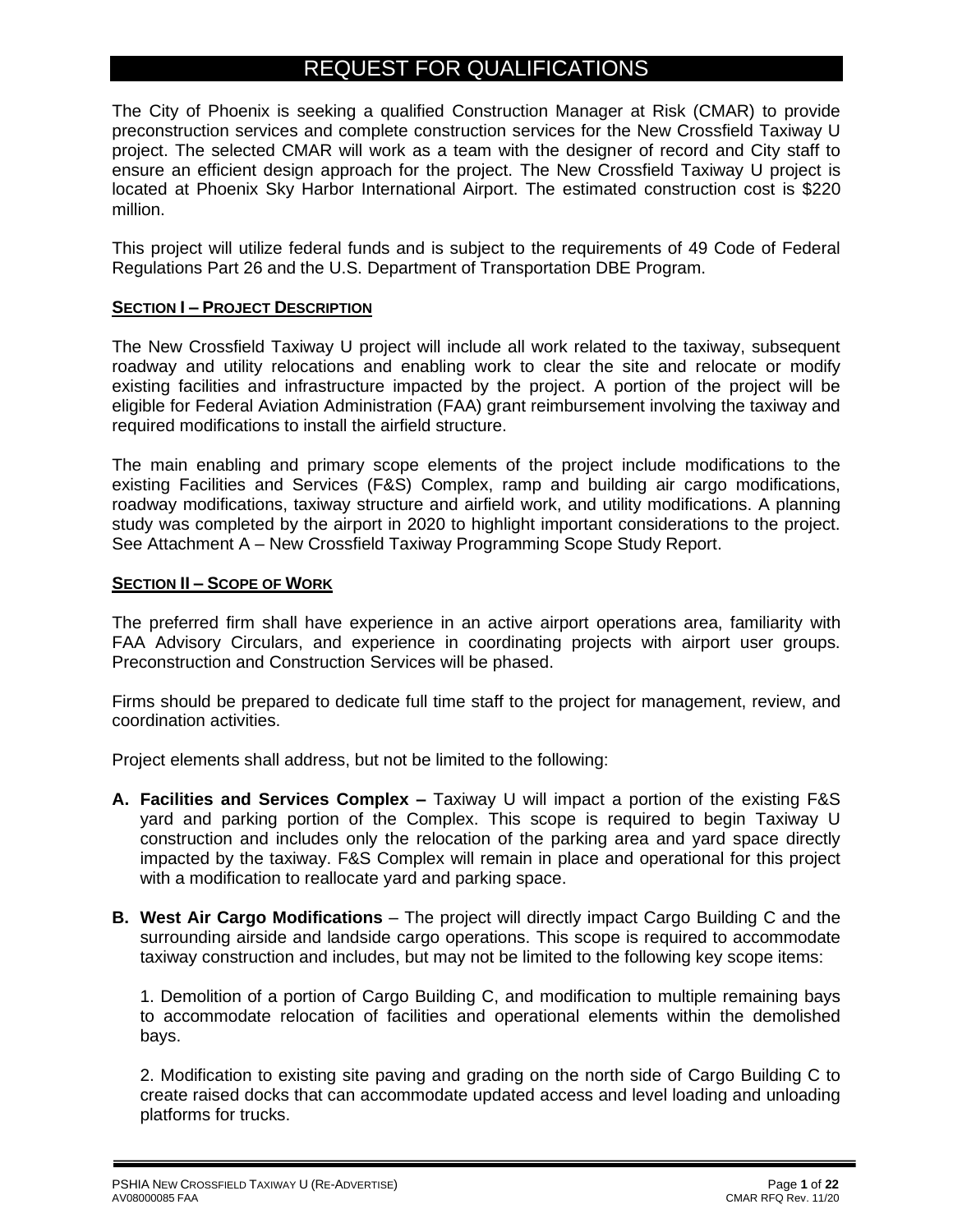3. Modification and partial relocation to landside employee parking lot and Cargo Building C truck turn-around area.

4. Airside modifications to create four new aircraft parking spaces east of Cargo Building A.

5. Airside modifications to create a new Ground Service Equipment (GSE) storage area just northeast of Cargo Building A to support cargo operations.

6. Elimination or relocation of the Cardinals lot to accommodate displaced cargo GSE.

7. Airside fence relocations and modifications to accommodate airside changes, including new access gates to cargo buildings.

8. Relocation of Arizona Public Service feeds and gear serving Cargo Building C.

9. Evaluation and potential reconfiguration of leasing to all Cargo buildings to accommodate tenant and City needs.

10. Modification to the current cargo truck turn-around and dock access at Cargo Building C.

**C. Roadway Modifications** – Roadway modifications assume reconstruction will be done to accommodate Taxiway U and the future Taxiway V to eliminate the need for significant future roadway modifications for the eventual future construction of Taxiway V. The roadways will be crossed with a single continuous bridge structure for each taxiway that accommodates the roadway widths needed as well as space for utility corridors and incident management along the roadway shoulders. The roadway alignments and profiles shall be planned to accommodate future development of the airport, including Arizona Department of Transportation/Maricopa Association of Governments (MAG) I-10 improvements, roadway security plazas, both planned taxiways and terminal development to the east. This scope is required to accommodate taxiway construction and includes, but may not be limited to the following key scope items:

1. Sky Harbor Boulevard - lower eastbound (EB) and westbound lanes below new taxiway and shift lanes south to accommodate construction phasing. New roadway profiles will also accommodate future Taxiway V.

2. Buckeye Road - lower all lanes below new taxiway along existing alignment. Reconstruct and straighten the intersection, at marker 2750, with Sky Harbor Boulevard EB along the Buckeye Road alignment to improve traffic flows. Layout will also accommodate future Taxiway V.

3. North Airside Service Road – depress approximately 1,500 linear feet of roadway just north of existing Sky Harbor Boulevard to relocate it below the new taxiway alignment. Layout will also accommodate future Taxiway V.

**D. Crossfield Taxiway, Airside Pavement and Structures** – The new Taxiway U will extend from existing Taxiway D on the south airfield to Taxiway C on the north airfield and will accommodate Group VI aircraft. In addition to the taxiway, modifications to airfield pavement may be required where Taxiway U meets Taxiway D to provide for an indirect aircraft turning movement at Taxiway D. Other notable features include:

1. A bridge structure to carry the taxiway over relocated Sky Harbor Boulevard and Buckeye Road.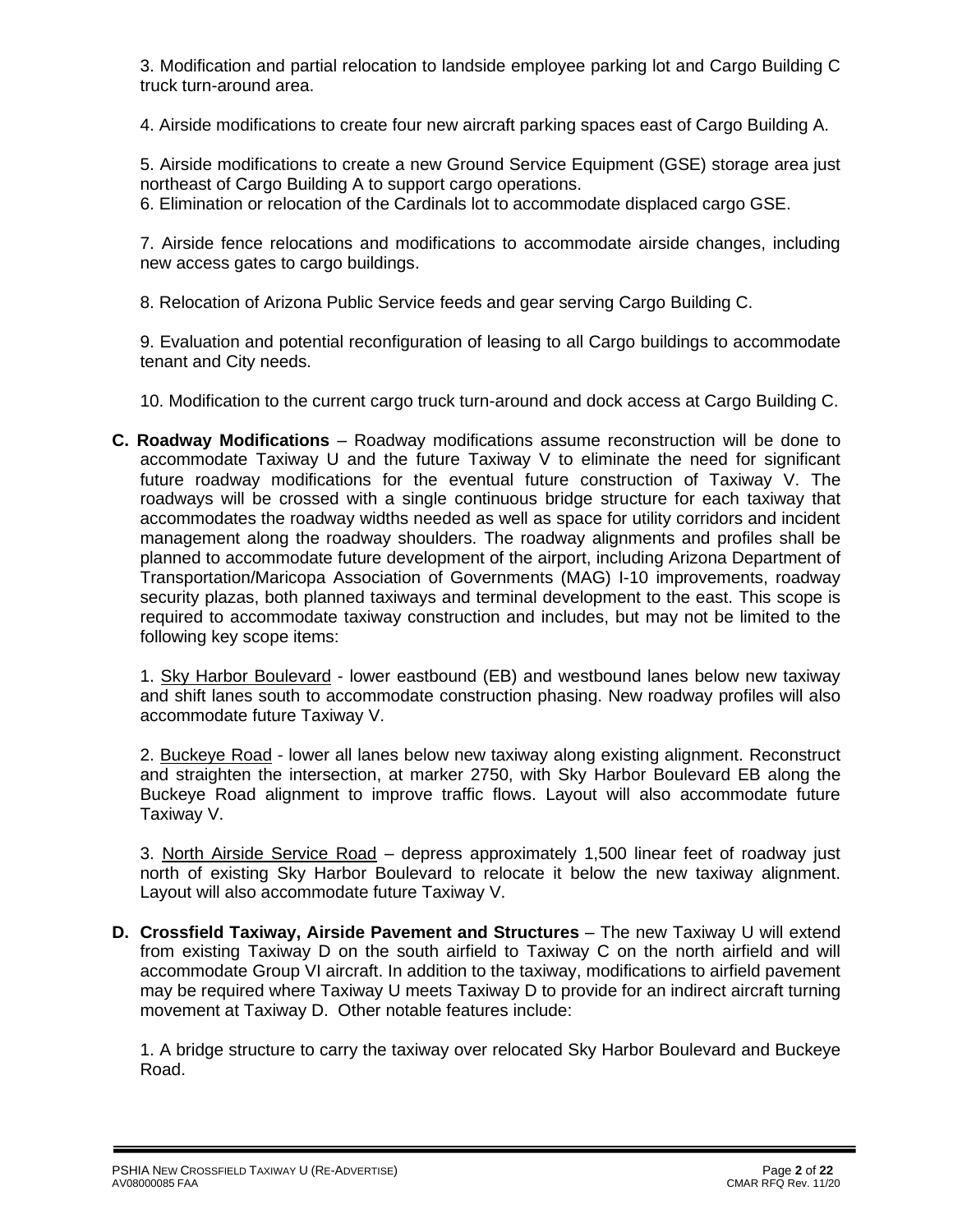2. A bridge structure to carry the north airside service road below the taxiway will consist of a single span structure.

3. Consideration and evaluation for a future south airside service road and associated structure.

**E. Utility Relocations and Accommodations –** Taxiway U will impact utilities along the alignment and within other scope modifications. Relocation of all impacted utilities along Sky Harbor Boulevard and Buckeye Road to new utility corridors along the new roadway alignments will be required. In addition to these utilities, it is anticipated that utility work will be required at Air Cargo and the impacted Facilities and Services Complex.

The Construction Manager at Risk will begin with the firm in an agency support role for preconstruction services. The CMAR will assume the risk of delivering the project through a Guaranteed Maximum Price (GMP) contract. The CMAR will be responsible for construction means and methods, and will be required to solicit bids from prequalified subcontractors to perform the work using the City's subcontractor selection process. For this project the CMAR is responsible for self-performing a minimum of 45% of the construction work as measured by total contract price for construction. **The GMP must be submitted in MAG or CSI format or it will not be accepted.**

## **All work shall be performed in accordance with the Federal Requirements as listed in Exhibit C.**

- A. Preconstruction phase services by the CMAR may include the following:
	- Provide detailed cost estimating and knowledge of marketplace conditions
	- Provide project planning and scheduling
	- Provide for construction phasing and scheduling that will minimize interruption to City operations
	- Provide alternate systems evaluation and constructability studies
	- Advise City on ways to gain efficiencies in project delivery
	- Provide long-lead procurement studies and initiate procurement of long-lead items
	- Assist in the permitting processes
	- Participate with the City in a process to set a goal for local and DBE participation and implement the local and DBE process
	- Protect the owner's sensitivity to quality, safety, and environmental factors
	- Advise City on choosing green building practices
- B. Construction phase services by the CMAR may include:
	- Construct Taxiway U, airfield modification, Facilities and Service Complex modifications, West Air Cargo modifications, roadway modifications, and utility modifications and relocation corridor
	- Select subcontractors/suppliers for this project
	- Prepare a Guaranteed Maximum Price proposal that meets the approval of the City and FAA
	- Coordinate with various City of Phoenix departments, other agencies, utility companies, etc.
	- Arrange for procurement of materials and equipment
	- Schedule and manage site operations
	- Bid, award, and manage all construction related contracts while meeting City bid requirements including the local and DBE participation goal
	- Provide quality controls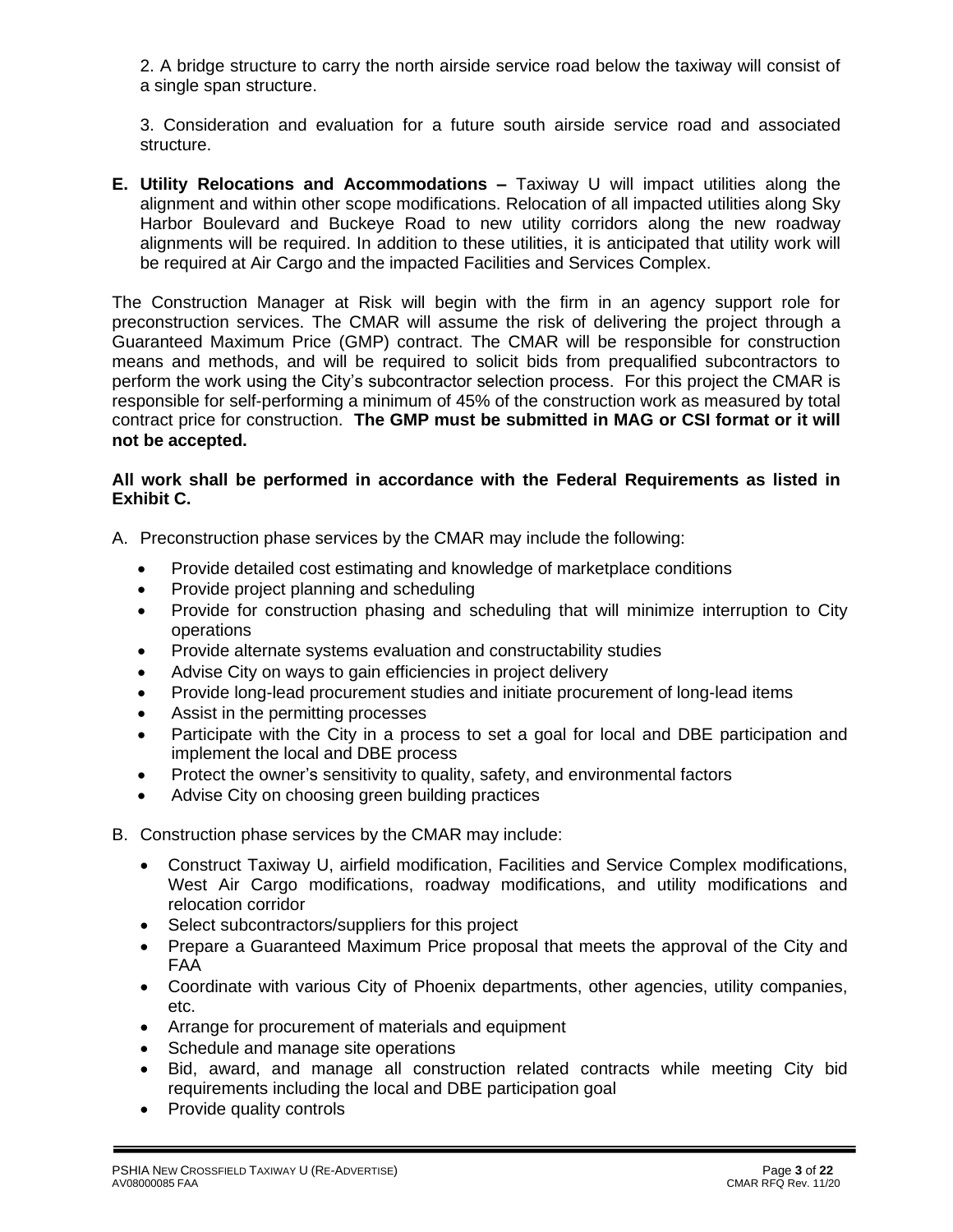- Bond and insure the construction
- Address all federal, state, and local permitting requirements
- Deal with owner issues
- Maintain a safe work site for all project participants
- Maintain all project records in electronic format
- Utilize the City's web-based project management database, Unifier, to fulfill contract requirements
- Provide a computerized networked office platform with broadband internet connectivity

### **SECTION III – DISADVANTAGED BUSINESS ENTERPRISE REQUIREMENTS**

This project will utilize federal funds and is subject to the requirements of 49 Code of Federal Regulations Part 26 and the U.S. Department of Transportation DBE Program. Submitters are required to meet the DBE program requirements detailed in the attached clause and, by the submittal of qualifications or subsequent acceptance of a contract, agrees to provide opportunities for the fair and full utilization of DBEs by complying with the submittal and postaward requirements of this clause. See Exhibit B.

### **SECTION IV - PRE-SUBMITTAL MEETING**

A pre-submittal meeting will be held at 11:00 a.m. on Tuesday, January 4, 2022, via WebEx. At this meeting, City staff will discuss the scope of work, general project requirements, and respond to questions from the attendees. It is strongly recommended that interested firms attend the pre-submittal meeting. Inquiries regarding the project scope outside of this presubmittal meeting must be directed to the Contracts Specialist.

#### **PRE-SUBMITTAL MEETING WEBEX INFORMATION:**

### **When it's time, join your Webex meeting here:**

#### **Join from the meeting link**

<https://cityofphoenix.webex.com/cityofphoenix/j.php?MTID=m0885dcead5e09887ade3c78b533e0e75>

## **Pre-Submittal Meeting number (access code): 2469 862 2749**

#### **Join by phone**

+1-415-655-0001 US Toll

Need help? Go to [https://help.webex.com](https://help.webex.com/)

#### **SECTION V - STATEMENT OF QUALIFICATIONS EVALUATION CRITERIA**

The firm will be selected through a qualifications-based selection process based on the criteria below. Subcriteria are listed in order of importance in relation to project services. City of Phoenix project experience is not required.

## **A. General Information (40 points)**

- 1. Provide a general description of the firm that is proposing to provide construction management services and general construction services. Explain the legal organization of the proposed firm or team. Provide an organization chart showing key personnel.
- 2. Provide the following information:
	- a. List the Arizona contractor licenses held by the firm and the key personnel who will be assigned to this project. Provide the contractor license number. Reference the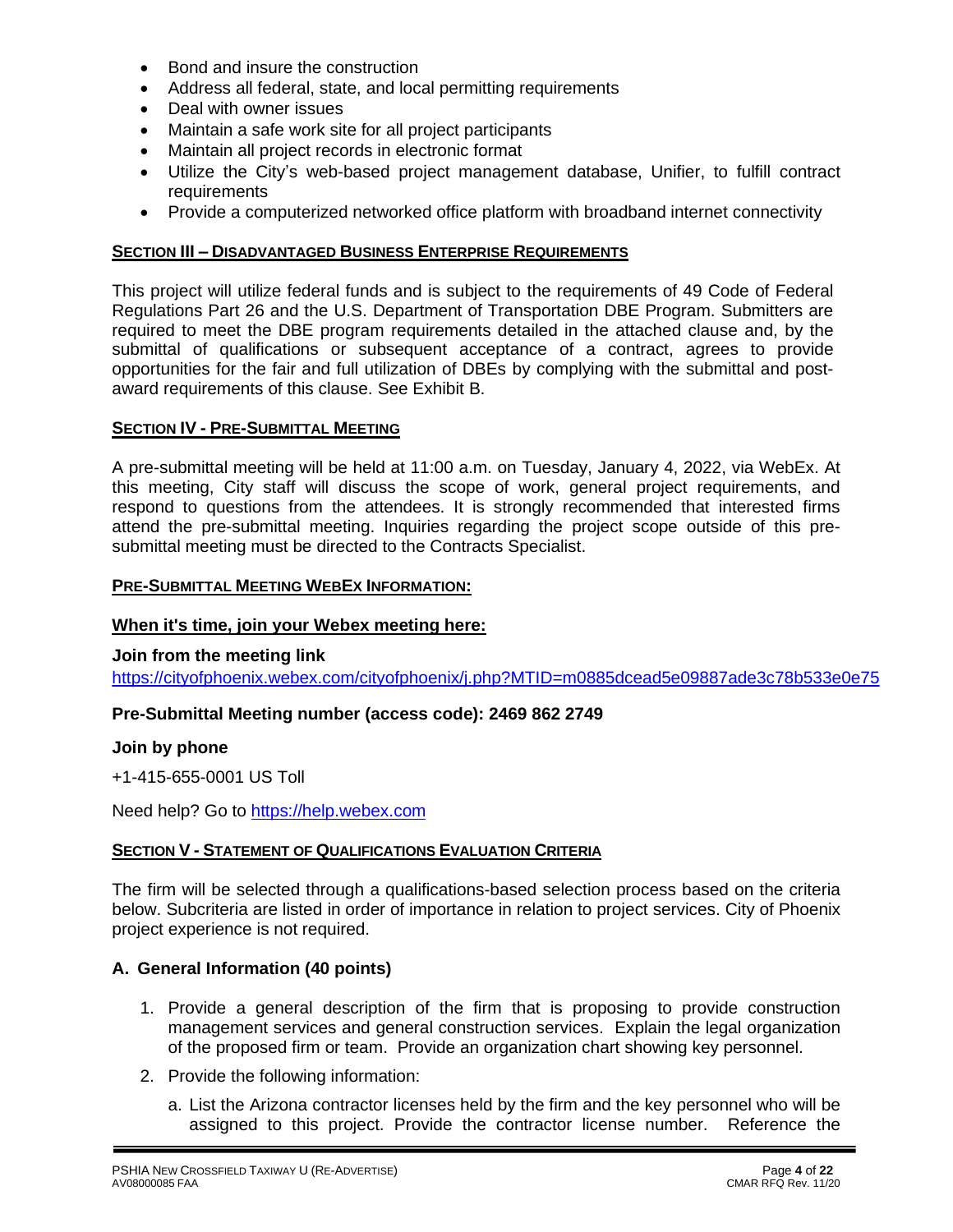appropriate licenses held, if needed. In order to be considered for this project, the contractor must hold the correct license as deemed appropriate by the Arizona Registrar of Contractors prior to submitting a Statement of Qualifications (SOQ) for this project in accordance with Arizona Revised Statute §32-1151.

- b. Identify the location of the firm's principal office and the home office location of key staff on this project.
- c. Identify any contract or subcontract held by the firm or officers of the firm, which has been terminated within the last five years. Identify any claims arising from a contract which resulted in litigation or arbitration within the last three years. Briefly describe the circumstances and the outcomes.

## **B. Experience and Qualifications of the Firm (80 points)**

- 1. Identify at least three comparable projects in which the firm served as either CMAR, agency Construction Manager during design and construction phases (without providing construction services), or General Contractor. Special consideration will be given to firms that have provided Construction Manager at Risk services on similar successful projects. For each project identified, provide the following:
	- a. Description of the project
	- b. Role of the firm (specify whether Construction Manager at Risk, Construction Manager or General Contractor. If CMAR or General Contractor, identify the percent of work self-performed. Also specify services provided during design phase, i.e. cost estimating, scheduling, value engineering, etc.)
	- c. Project's original contracted construction cost and final construction cost
	- d. Construction dates
	- e. Project owner
- 2. List of all City of Phoenix projects where the firm provided CMAR, agency construction management, or general construction services in the last five years, either completed or ongoing.

## **C. Experience of Key Personnel to be Assigned to This Project (120 points)**

- 1. For each key person identified, list their length of time with the firm and at least two comparable projects in which they have played a primary role. If a project selected for a key person is the same as one selected for the firm, provide just the project name and the role of the key person. For other projects provide the following:
	- a. Description of project
	- b. Role of the person
	- c. Project's original construction cost and final construction cost
	- d. Construction dates
	- e. Project owner
- 2. List any proposed consultants, (including DBEs), including key staff names and the experience and qualifications of these individuals.
	- a. Provide up to five single-page resumes for the key personnel and subconsultants to be assigned to this project.

## **D. Understanding of the Project and Approach to Performing the Required Services (160 points)**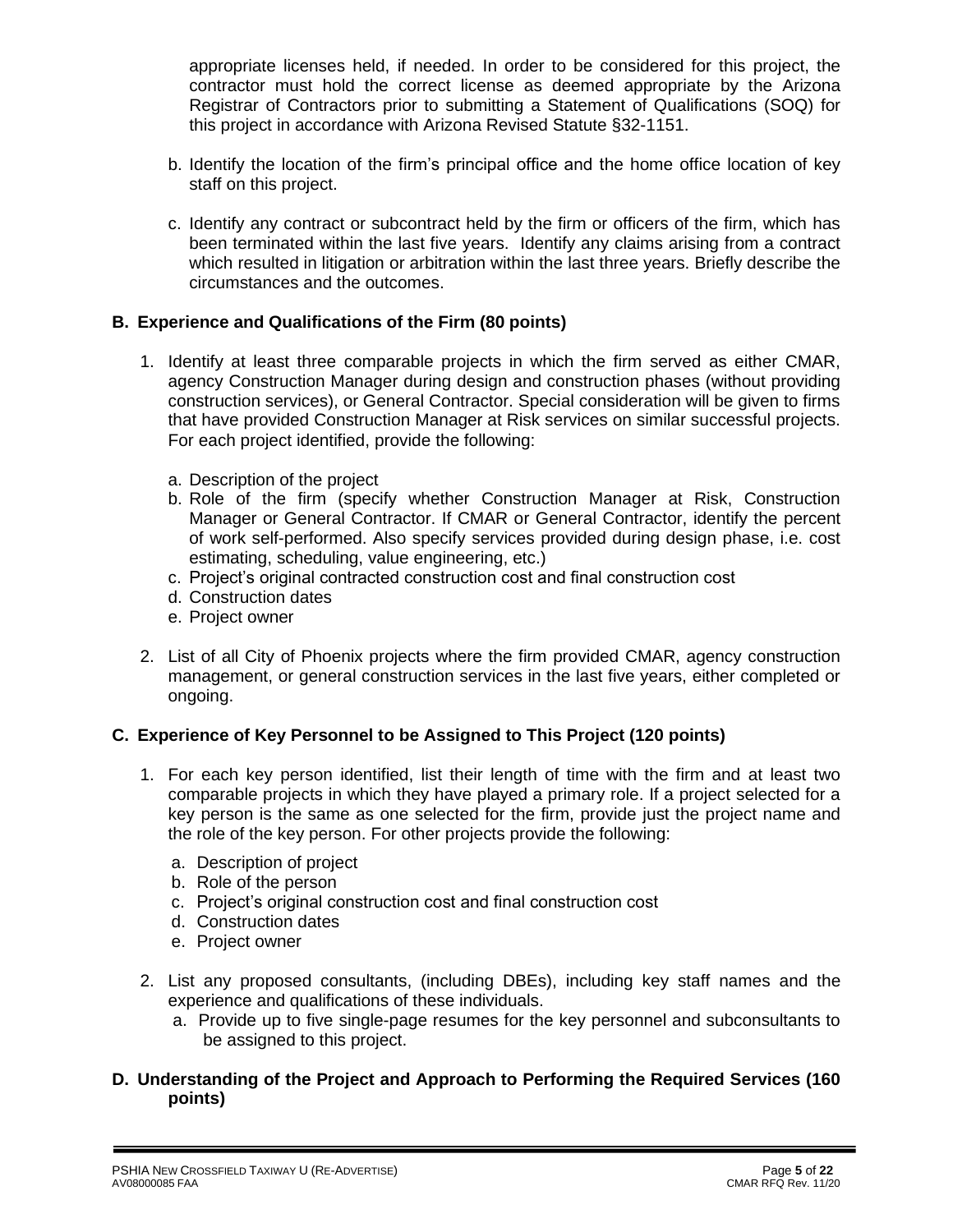- 1. Discuss the critical items your firm has identified on this project and illustrate how you intend to address and successfully overcome those issues.
	- a. Rapid implementation of the construction process, phased construction and an integrated design and construction schedule
	- b. Implementing construction schedule following Federal funding availability and multiple grants, while maximizing federal funding eligibility.
	- c. Critical value engineering, management strategies and innovations to maintain and improve the project budget and perceptions.
	- d. Work in an active and operational airport environment, while minimizing impact to passengers, tenants, and airport operations.
- 2. Attached to this Request for Qualifications is the City of Phoenix general subcontractor selection plan (see Exhibit A). Describe how you intend to implement this subcontractor selection plan including your recommendations for subcontractor trades to be selected by qualifications only vs. qualifications and bids; and discuss the benefit that your subcontractor selection plan provides to the project. This section should also address the approach for DBE and SBE subcontractor selection to assist the City with annual overall goals.
- 3. Describe your firm's project management approach and team organization during design and construction phase services. Describe systems used for planning, scheduling, estimating, and managing construction. Briefly describe the firm's experience on quality control, dispute resolution, and safety management.

## **E. Reference Check (maximum 21 points\*)**

Use the form provided (Exhibit D) to obtain at least three references. It is preferred no more than one be a City of Phoenix project. If your firm has not completed prior projects with other agencies, you will not be penalized. It is recommended there be references outside the City of Phoenix.

\*These points are in addition to the 400 points for the SOQ.

Interviews are an additional 600 points, scores from the SOQ evaluations carry over to interviews.

#### **SECTION VI - SUBMITTAL REQUIREMENTS**

**New Electronic Submittal Process**: Firms interested in this project must submit a Statement of Qualifications (SOQ) electronically through the ProcurePHX online portal.

Submittal requirements are as follows:

 **Vendor Information: All firms must be registered in the City's Vendor Management System prior to submitting a proposal. For new firms, the City will send an email to your firm with a vendor number within two business days of submitting the request. The vendor number should be included on the cover of the SOQ. Information on how to register with the City is available at:** 

<https://www.phoenix.gov/financesite/Pages/EProc-help.aspx>

**If your firm is already registered with the City of Phoenix's ProcurePHX system, please visit** <https://eprocurement.phoenix.gov/irj/portal> **to login and access the electronic solicitation.**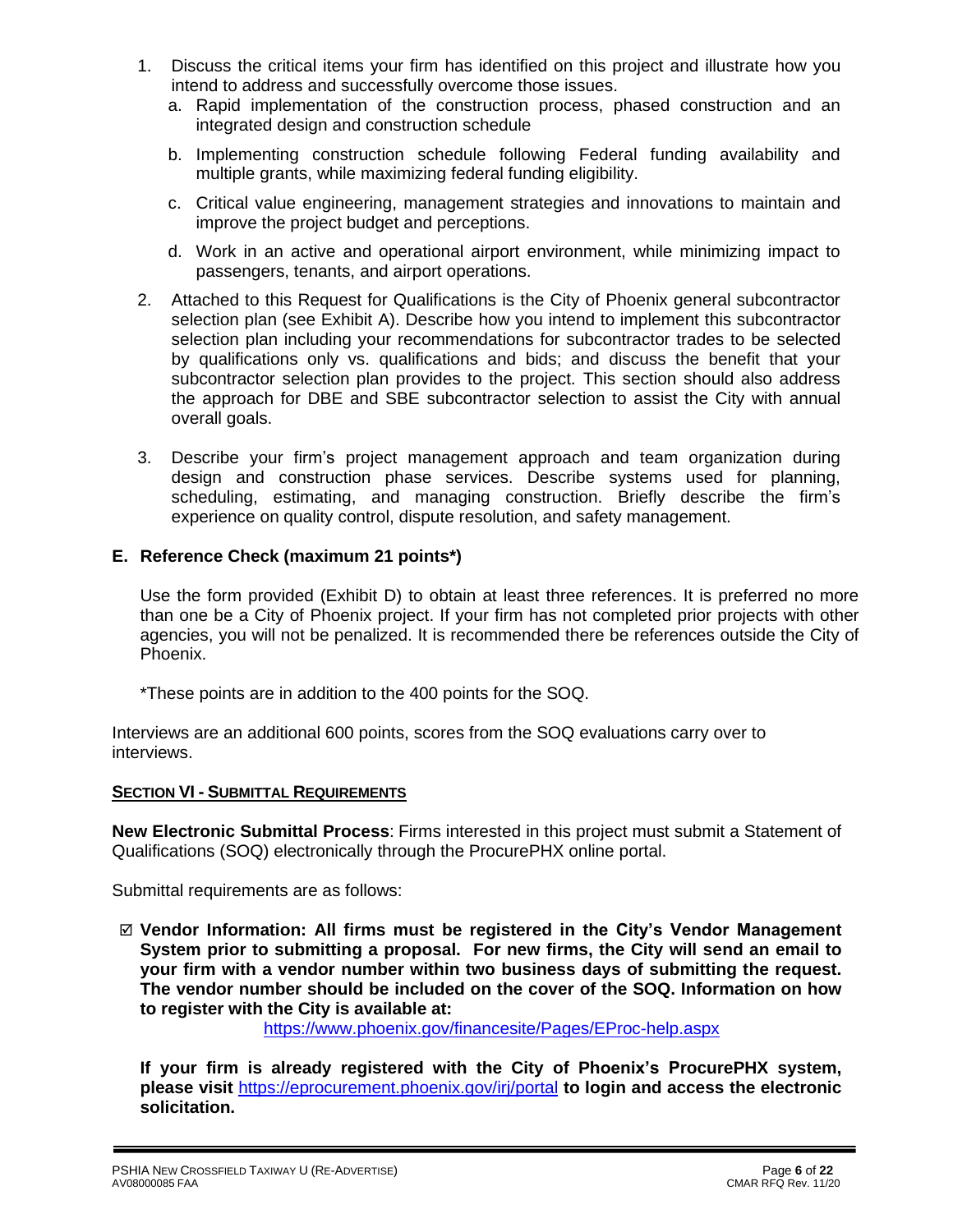### **The product category code for this RFQ is 912000000 and the RFx number is 6000001198.**

## **Submittals:**

- Submittals must be uploaded to the ProcurePhx website by the submittal due date and time.
- Submit only one (1) SOQ electronically, in .PDF format only, addressing all evaluation criteria. No hard copies will be accepted.
- Clearly display the firm name, vendor number, project title, and project number on the cover of the SOQ.
- A maximum of **25 pages** is permitted to address all content in the SOQ submittal *(Maximum page limit includes evaluation criteria, up to five single-page resumes, and all additional content. It does not include information sheet.)*
- Submit electronically the Statement of Qualifications by **noon, Phoenix time, on Friday, January 14, 2022.**
- Upload one complete version of the SOQ addressing all the criteria. Upload format is .PDF.
- Page size must meet requirements of 8½" x 11"
- Font size must not be less than 10 point
- Content count:
	- $\checkmark$  Each side of a page containing evaluation criteria and additional content will be counted toward the maximum page limit noted above.
	- $\checkmark$  Pages that have project photos, charts and/or graphs will be counted towards the maximum page limit noted above.
	- $\checkmark$  Front and back covers, information sheet, Table of Contents pages, and divider (tab) pages **will NOT** be counted toward the maximum page limit noted above, unless they include evaluation criteria and additional content that could be considered by the selection panel.
- **Information Sheet:** Provide an information sheet that includes project title, project number, RFx number, firm name, address, phone number, vendor number, and the name, title, email address and signature of your contact person for the project. Do not include any additional information.
- **Evaluation Criteria:** Address the SOQ evaluation criteria.
- **Bonding Statement:** As a separate PDF attachment, **include a statement of the firm's bonding capacity** from a Surety Company (A- or better for the prior four quarters) along with your SOQ submittal. *(This bond statement will not be counted towards the maximum number of pages)*.
- **Additional Content:** Other information may be included (content shall be included within the permitted maximum 25-page limit).
- **Disadvantaged Business Enterprise Attachments**: Include completed DBE Clause Exhibit B and supporting documentation, in a separate PDF attachment along with your SOQ submittal (DBE attachments do NOT count towards maximum page count).

**Note: All pages exceeding the specified maximum page limit will be removed from the submittal and not considered in evaluating a submitted SOQ.** 

## **SECTION VII – GROUNDS FOR DISQUALIFICATION**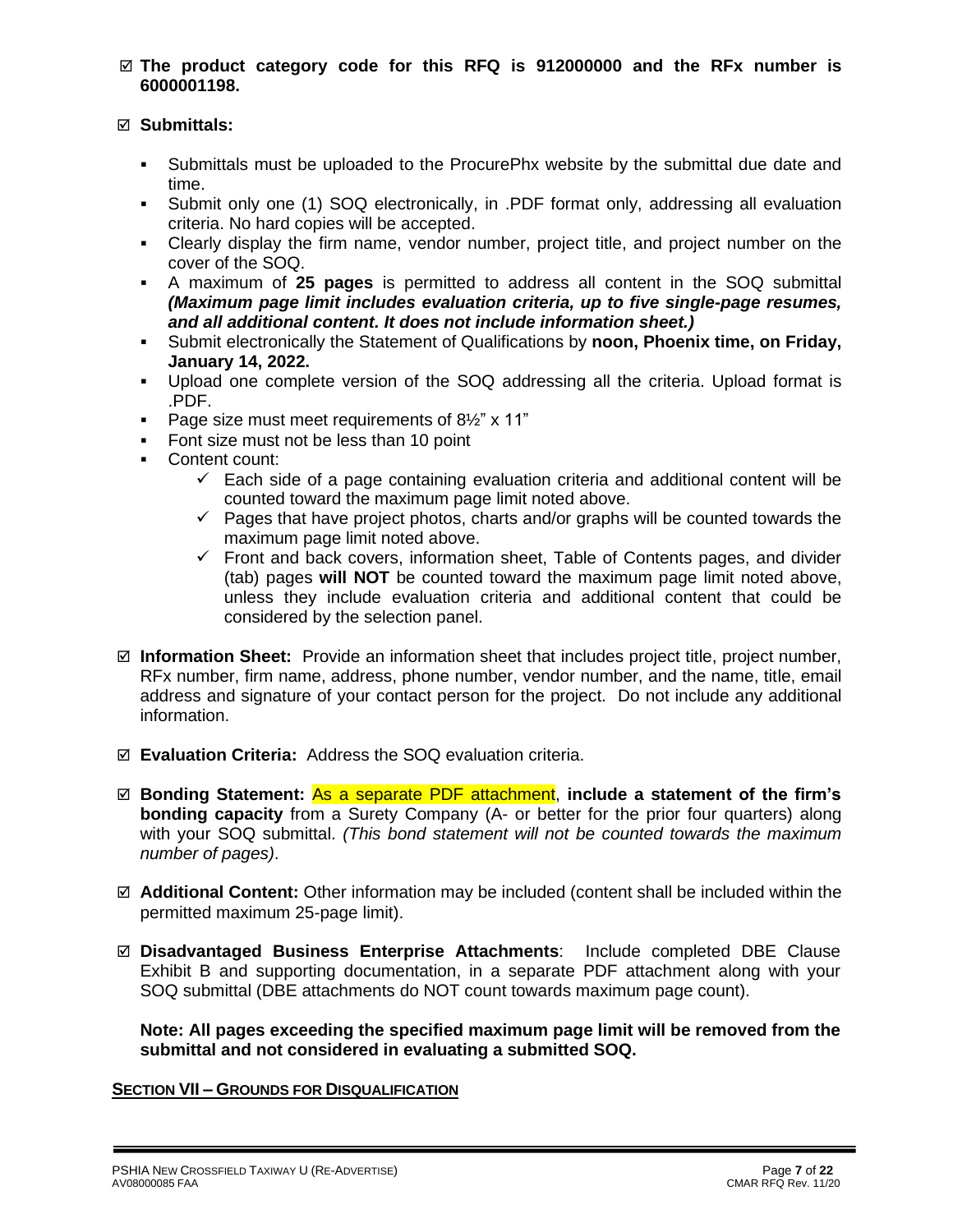The following **will be grounds for disqualification,** and will be strictly enforced:

- Failure to submit electronically through the ProcurePHX online portal by the due date and time.
- Violating the "Contact with City Employees" policy contained in this RFQ
- Missing DBE Exhibit B and supporting documentation. Note: Submit as a separate PDF.

### **SECTION VIII - SELECTION PROCESS AND SCHEDULE**

Interested firms will submit a SOQ. The firm will be selected through a qualifications-based selection process. A selection panel will evaluate each SOQ per the criteria set forth in Section IV above.

Finalists from the SOQ evaluation will be invited to participate in detailed interviews. A letter to each finalist will contain the evaluation criteria to be used during the interview presentation. Interview evaluations to select the highest qualified firm include scores from the SOQ evaluation process. The City may conduct a due diligence review on the firm receiving the highest evaluation.

The City expects to create a final list of at least three, but not more than five firms for this project. The City will enter into negotiations with the selected firm and execute a contract upon completion of negotiation of fees, contract terms, and City Council approval.

The following tentative schedule has been prepared for this project. Firms interested in this project must be available on the dates as specified below.

| Pre-submittal meeting        | <b>January 4, 2022</b> |
|------------------------------|------------------------|
| SOQ <sub>s</sub> due         | January 21, 2022       |
| Firms notified for interview | February 8, 2022       |
| Interview                    | February 22, 2022      |
| Scope Meeting                | Mid-March 2022         |

If the City is unsuccessful in negotiating a contract with the best-qualified firm, the City may then negotiate with the next most qualified firm until a contract is executed, or the City may decide to terminate the selection process. Once a contract is executed with the successful firm, the procurement is complete.

Firms on the short list for interviews for this project will be notified directly by the City. Notification to all other firms on the status of a short list for this project will be posted on the City of Phoenix's "Tabulations, Awards, and Recommendations" website:

## http://solicitations.phoenix.gov/awards

Firm selected for this project will be notified directly by the City. Notification to all other firms on the status of a selection on this project will be posted on the City of Phoenix's "Tabulations, Awards, and Recommendations" website:

<http://solicitations.phoenix.gov/awards>

## **SECTION IX – CONSTRUCTION PHASE DAVIS BACON COMPLIANCE**

The CMAR shall comply with "Federal Davis Bacon and Related Acts" in accordance with 29 CFR Part 3 and 29 CFR Part 5 as applicable for the construction phase contract. Prior to bidding to subcontractors, the CMAR shall obtain the effective federal wage determination to be included in all subcontracts.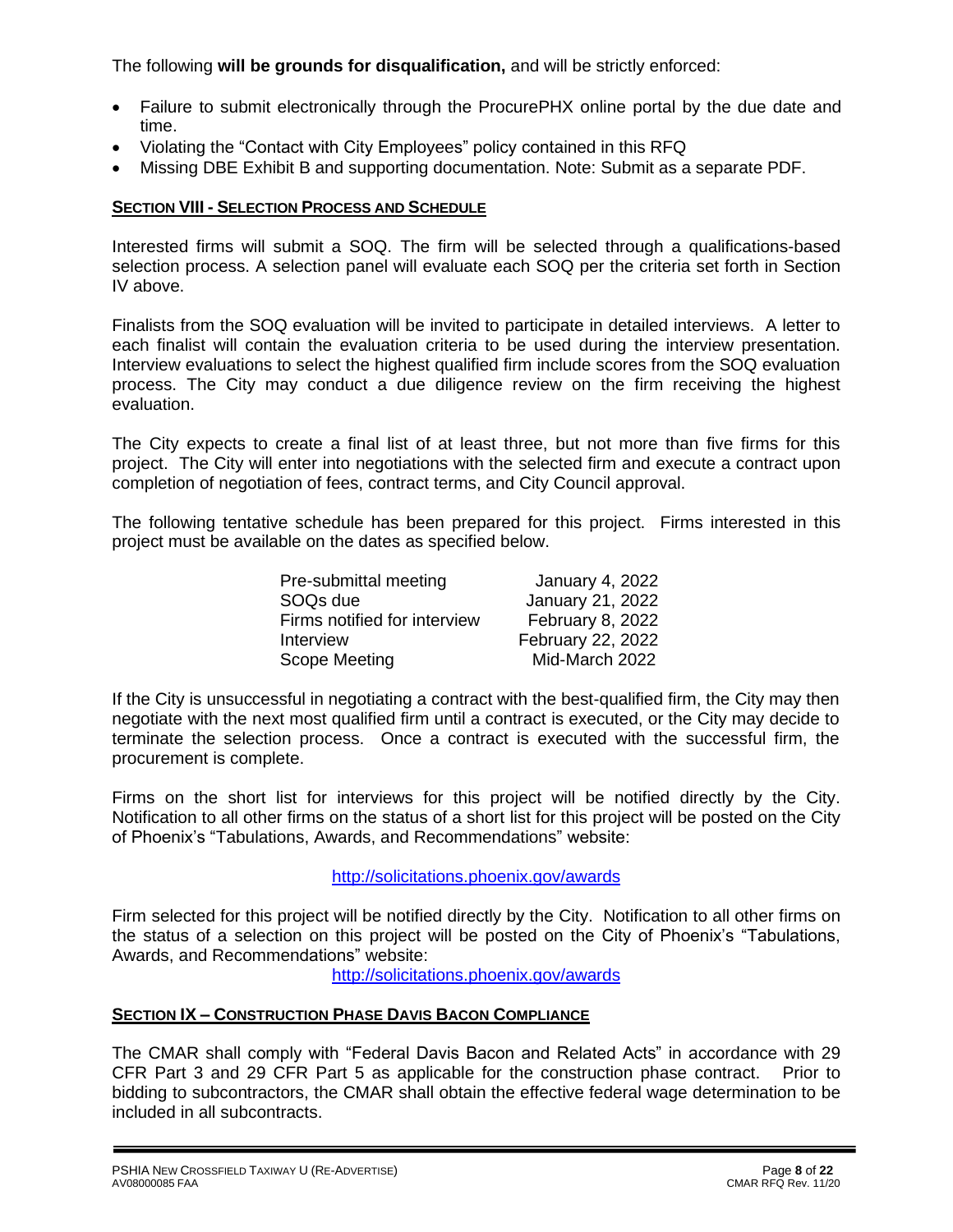## **SECTION X - FEDERAL REQUIREMENTS**

**Lobbying and Influencing Federal Employees.** No Federal appropriated funds shall be paid, by or on behalf of the CMAR, to any person for influencing or attempting to influence an officer or employee of any agency, a Member of Congress, an officer or employee of Congress, or an employee of a Member of Congress in connection with the making of any Federal grant and the amendment or modification of any Federal grant. If any funds other than Federal appropriated funds have been paid to any person for influencing or attempting to influence an officer or employee of any agency, a Member of congress, an officer or employee of Congress, or an employee of a Member of Congress in connection with any Federal grant, the CMAR shall complete and submit Standard Form-LLL, "Disclosure of Lobby activities," in accordance with its instructions.

**Trade Restriction.** The CMAR and subcontractors, by submission of the Statement of Qualifications, certifies that it is not owned or controlled by one or more citizens of a foreign country included in the list of countries that discriminate against U.S. firms published by the Office of the United States Trade Representative (USTR); has not knowingly entered into any contract or subcontract for this JOC with a person that is a citizen or national of a foreign country on said list, or is owned or controlled directly or indirectly by one or more citizens or nationals of a foreign country on said list; and has not procured any product nor subcontracted for the supply of any product for use on the contract that is produced in a foreign country on said list.

Unless the restrictions of this clause are waived by the Secretary of Transportation in accordance with 49 CFR 30.17, no contract shall be awarded to a CMAR or subcontractor who is unable to certify to the above. If the CMAR knowingly procures or subcontracts for the supply of any product or service of a foreign country on said list for use on the project, the Federal Aviation Administration may direct through the Sponsor cancellation of the contract at no cost to the Government.

Further, the CMAR agrees that, if awarded a contract resulting from this solicitation it will incorporate this provision for certification without modification in each contract and in all lower tier subcontracts. The CMAR may rely on the certification of a prospective subcontractor unless it has knowledge that the certification is erroneous.

The CMAR shall provide immediate written notice to the Sponsor if the CMAR learns that its certification or that of a subcontractor was erroneous when submitted or has become erroneous by reason of changed circumstances. The subcontractor agrees to provide written notice to the CMAR if at any time it learns that its certification was erroneous by reason of changed circumstances.

Nothing contained in the foregoing shall be construed to require establishment of a system of records in order to render, in good faith, the certification required by this provision. The knowledge and information of a CMAR is not required to exceed that which is normally possessed by a prudent person in the ordinary course of business dealings.

**Debarment, Suspension, Ineligibility and Voluntary Exclusion.** The CMAR and its subcontractors, by submission of its Statement of Qualifications (SOQ) certifies that neither it nor its principals is presently debarred, suspended, proposed for debarment, declared ineligible, or voluntarily excluded from participation in this transaction by any Federal department or agency. It further agrees by submitting its SOQ that it will include this clause without modification in all lower tier transactions, solicitations, proposals, contracts, and subcontracts.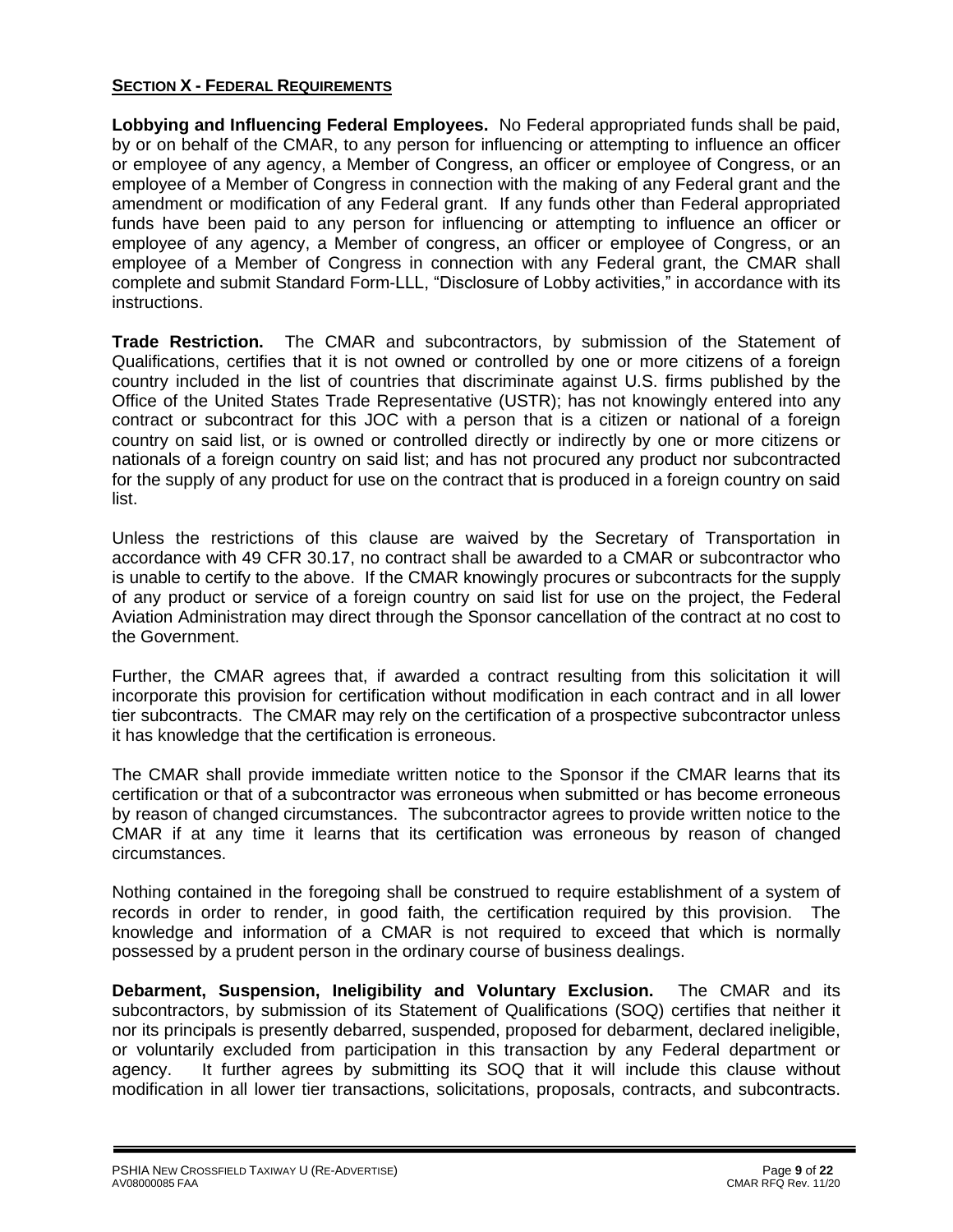Where the CMAR or any lower tier participant is unable to certify this statement, it shall attach an explanation to its SOQ.

**Buy American Preference.** The CMAR certifies by submission of its Statement of Qualifications, that it will comply with Buy American preferences established under Title 49 U.S.C. Section 50101. Unless formally approved by the Federal Aviation Administration, all acquired steel and manufactured products installed must be produced in the United States. Be advised that the North American Free Trade Agreement does not apply to Aviation Improvement projects.

**Equal Employment Opportunity.** The CMAR agrees that it will undertake affirmative action in conformance with 14 CFR Part 152, Subpart E, to insure that no person shall on the grounds of race, creed, color, national origin or sex be excluded from participating in any employment, contracting or leasing activities covered in 14 CFR Part 152, Subpart E. The CMAR assures that no person will be excluded on such grounds from participating in or receiving the services or benefits of any program or activity covered by Subpart E. The CMAR further agrees that it will require its covered suborganizations to provide assurances to the CMAR that they similarly will undertake affirmative action and that they will require like assurances from their suborganizations, as required by 14 CFR Part 152, Subpart E.

If the CMAR is a construction contractor on the Airport, the CMAR shall submit to the City of Phoenix the reports required by paragraph (e) of 14 C.F.R. § 152.415, on the same basis as stated in paragraph (e) of 14 C.F.R. § 152.415, and the CMAR shall require each subcontractor to submit the reports required by paragraph (f) of 14 C.F.R. § 152.415 through the CMAR to the City of Phoenix, for transmittal by the City of Phoenix to the FAA.

**Non-Segregated Facilities.** The CMAR and its subcontractors, by submission of the Statement of Qualifications certifies that it does not maintain or provide for its employees any segregated facilities at any its establishments, and that it does not permit its employees to perform their services at any location, under its control where segregated facilities are maintained. The CMAR certifies further that it will not maintain or provide for its employees segregated facilities at any of its establishments, and that it will not permit its employees to perform their services at any location, under its control, where segregated facilities are maintained.

**Federal Affirmative Action Requirements.** The CMAR will comply with the federal Affirmative Action requirements as provided by 14 C.F.R. Part 152, subpart E during the term of the contract and the CMAR will require its subcontractors to also comply with the federal Affirmative Action requirements as set out above, and as may be amended. Failure of the CMAR and its subcontractors to maintain compliance during the term of the contract, including renewal options, is a material breach and may result in termination of the contract.

The selected Contractor should expect to comply with the Arizona State Statutes Title 34 and City of Phoenix Design and Construction Procurement's contract provisions.

## **SECTION XI – GENERAL INFORMATION**

**Citywide Capital Improvement Projects.** Consulting and contractor services supporting the City's Capital Improvement Projects are procured under the authority of the City Engineer, currently located within the Street Transportation Department. Design and Construction Procurement coordinates the citywide consulting and construction contracting procurement processes.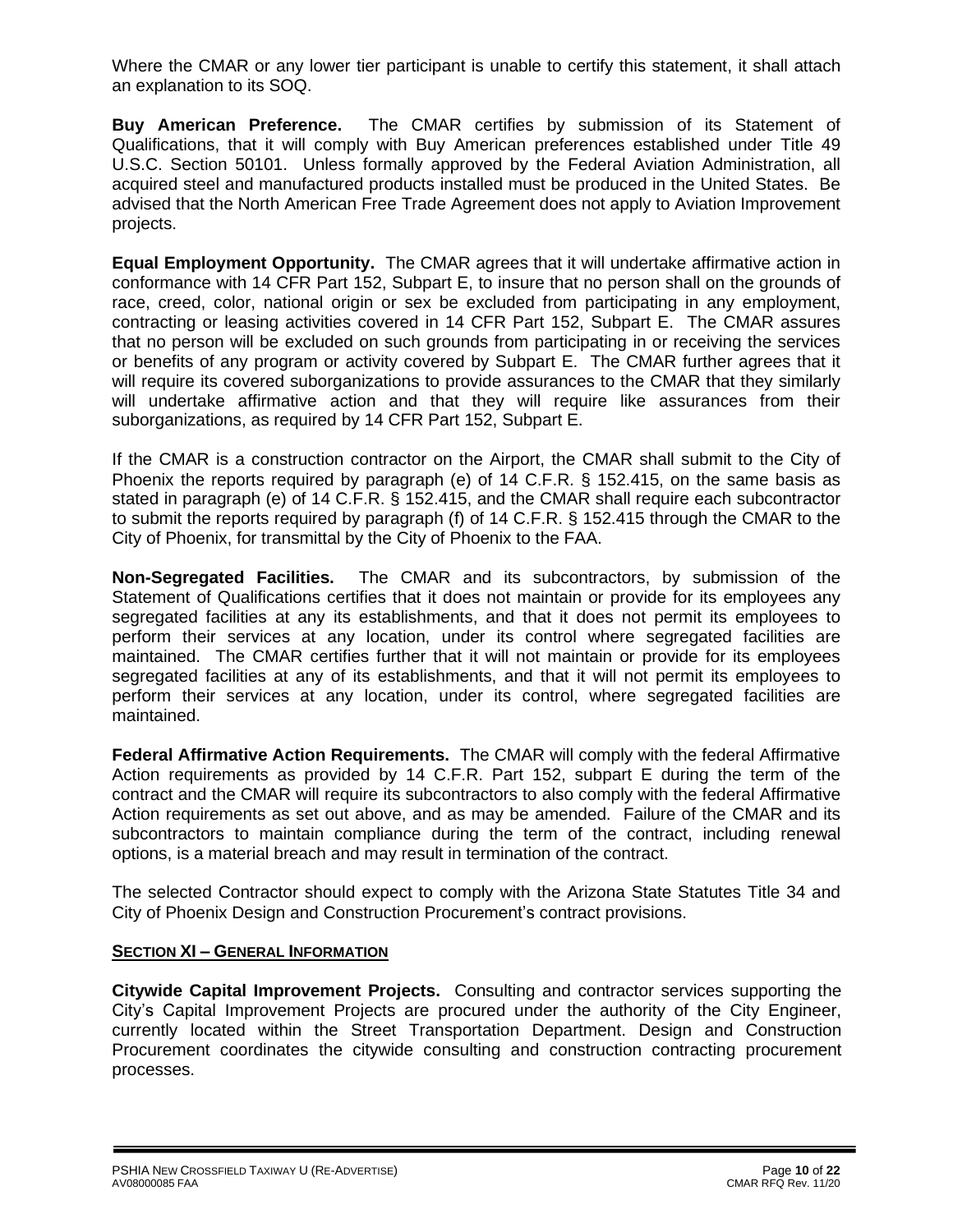**Changes to Request for Qualifications.** *Any changes to this Request for Qualifications (RFQ) will be in the form of a Notification.* The City of Phoenix shall not be held responsible for any oral instructions. Notifications are available on both the Current Opportunities and ProcurePHX webpage.

*It shall be the responsibility of the registered RFQ holder to determine, prior to the submittal of the Statement of Qualifications, if a Notification has been issued***.** Registered RFQ holders may refer to the web page or call the Contracts Specialist (listed below) to ascertain if a Notification has been issued for this project.

**Alternate Format.** For more information or a copy of this publication in an alternate format, contact the Contracts Specialist (listed below) - Voice or TTY 711. Requests will only be honored if made within the first week of the advertising period.

**Release of Project Information.** The City shall provide the release of all public information concerning the project, including selection announcements and contract awards. Those desiring to release information to the public must receive prior written approval from the City.

**City Rights.** The City of Phoenix reserves the right to reject any or all Statements of Qualifications, to waive any informality or irregularity in any Statement of Qualifications received, and to be the sole judge of the merits of the respective Statements of Qualifications received.

**Contact with City Employees.** This policy is intended to create a level playing field for all Proposers, assure that contracts are awarded in public, and protect the integrity of the selection process. **OFFERORS THAT VIOLATE THIS POLICY WILL BE DISQUALIFIED.**

Beginning on the date the RFQ is issued and until the date the contract is awarded or the RFQ withdrawn, all persons or entities that respond to the RFQ, including their authorized employees, agents, representatives, proposed partner(s), subcontractor(s), joint venture(s), member(s), or any of their lobbyists or attorneys (collectively the Proposer), will refrain from any direct or indirect contact with any person (other than the designated Contract Specialist) who may play a part in the selection process, including members of the evaluation panel, the City Manager, Assistant City Manager, Deputy City Managers, Department heads, the Mayor and other members of the Phoenix City Council. As long as the RFQ solicitation is not discussed, Proposers may continue to conduct business with the City and discuss business that is unrelated to this RFQ solicitation with City staff.

Commencing on the date and time a solicitation is published, potential or actual proposers (including their representatives) will only discuss matters associated with the solicitation with the Mayor, any members of City Council, the City Manager, any Deputy City Manager, or any department director directly associated with the solicitation (including in each case their assigned staff, except for the designated procurement officer) at a public meeting, posted under the Arizona Revised Statutes, until the resulting contract(s) are awarded or all offers or responses are rejected and the solicitation is cancelled without any announcement by the procurement officer of the City's intent to reissue the same or a similar solicitation.

Proposers may discuss their proposal or the RFQ solicitation with the Mayor or one or more members of the Phoenix City Council, provided such meetings are scheduled through the Contract Specialist (listed below), conducted in person at 200 W. Washington, Phoenix, Arizona 85003, and are posted as open meetings with the City Clerk at least twenty-four (24) hours prior to the scheduled meetings. The City Clerk will be responsible for posting the meetings. The posted notice shall identify the participants and the subject matter, as well as invite the public to participate.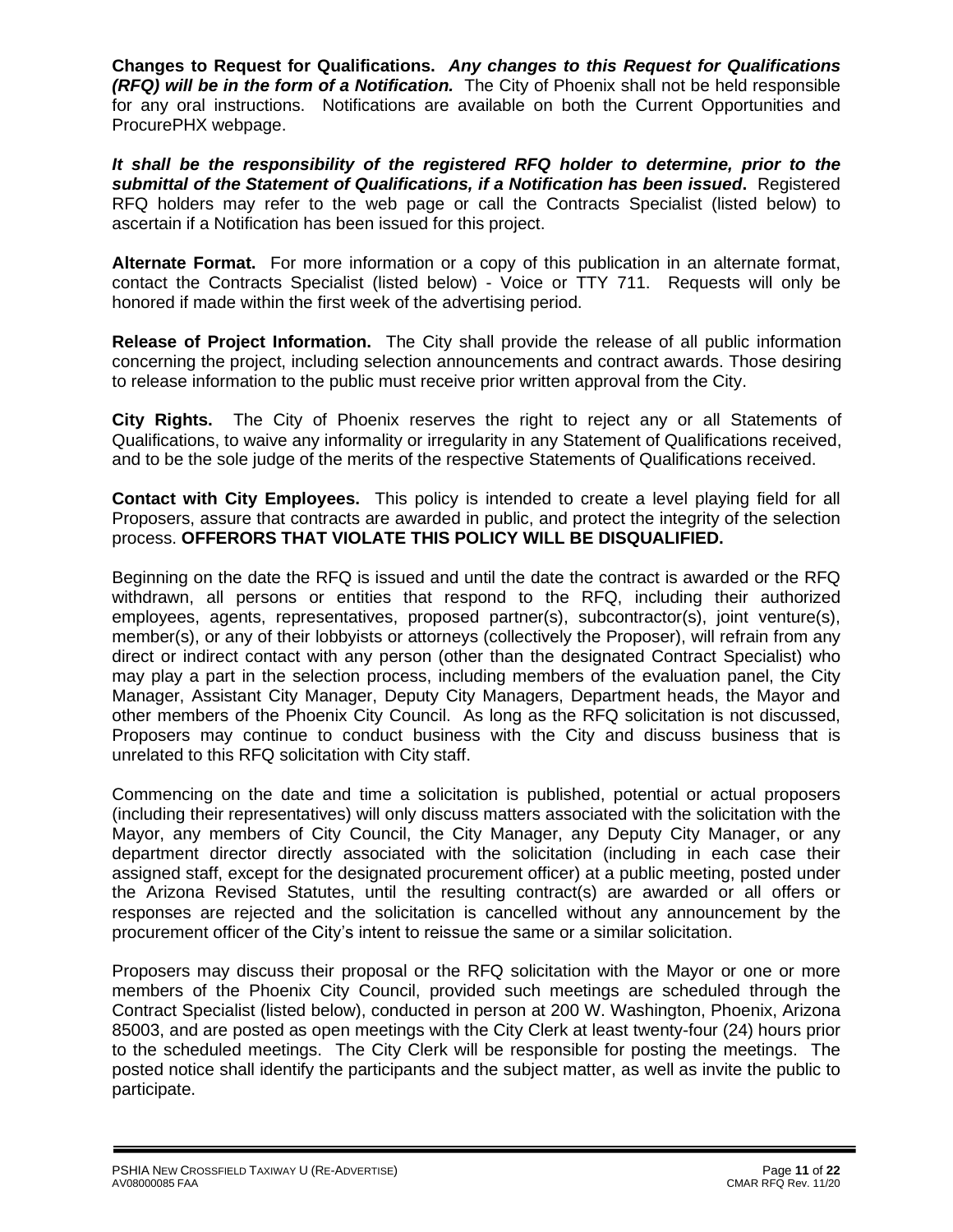**Conflict of Interest.** The City reserves the right to disqualify any Proposer on the basis of any real or apparent conflict of interest that is disclosed by the proposal submitted or any other data available to the City. This disqualification is at the sole discretion of the City. Any Proposer submitting a proposal herein waves any right to object now or at any future time, before any body or agency, including but not limited to, the City Council of the City of Phoenix or any court.

**Protest Procedures.** Firms responding to disqualification or a procurement outcome are referred to the Code of the City of Phoenix Chapter 2, Article XII, Section 2-187 to 2-190.4, which governs protest procedures utilized throughout the selection process. The procedures may be reviewed through the City of Phoenix website at:

<http://www.codepublishing.com/az/phoenix/>

A copy of the Protest Policy is also available online at:

<https://www.phoenix.gov/streets/procurement-opportunities>

**Questions -** Questions pertaining to this selection process or contract issues should be directed to the Contracts Specialist, Samantha Ansmann at (602) 681-5361 or email [samantha.ansmann@phoenix.gov.](mailto:samantha.ansmann@phoenix.gov)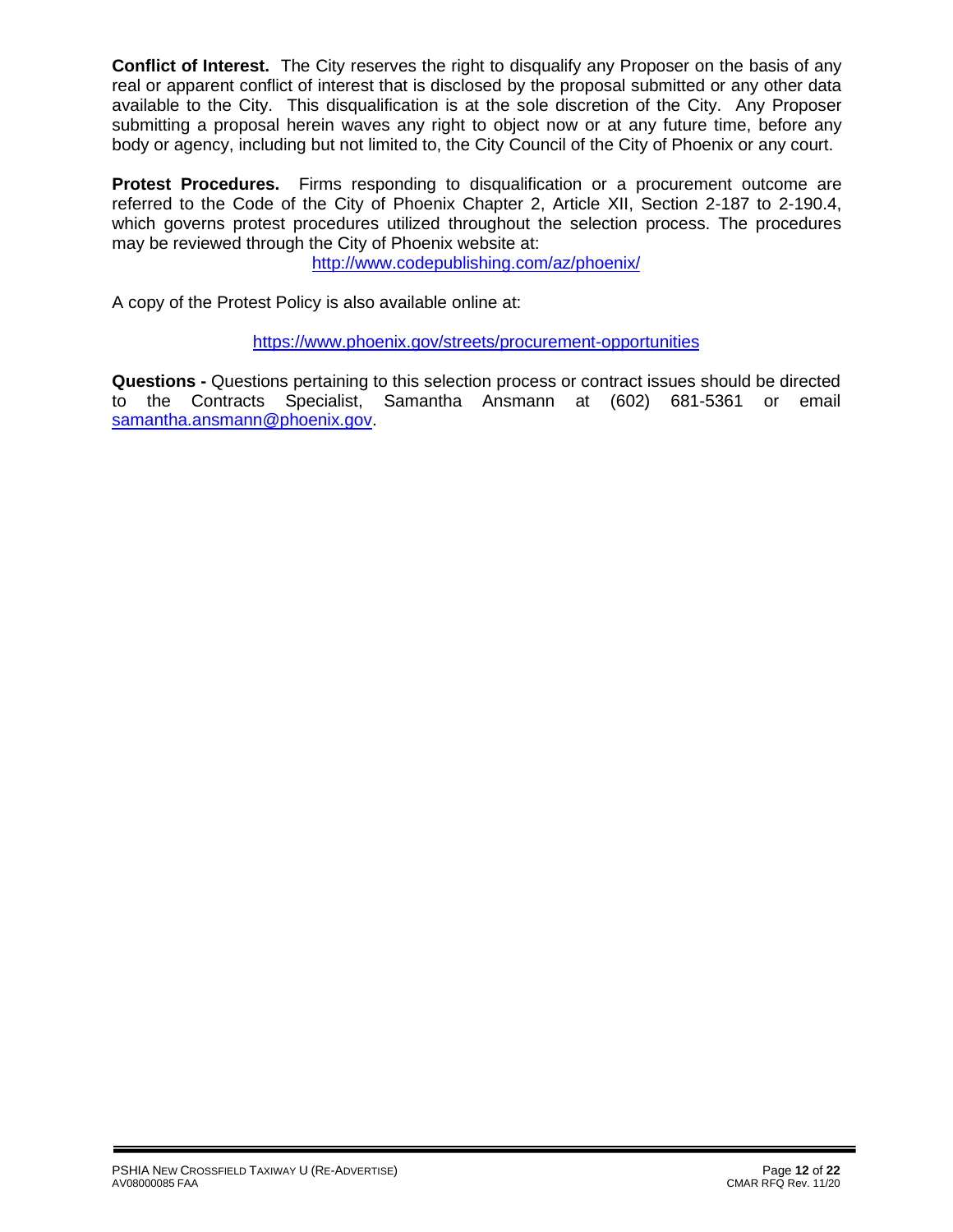## **EXHIBIT A CITY OF PHOENIX SUBCONTRACTOR SELECTION PLAN (EXCERPT FROM CMAR PRECONSTRUCTION CONTRACT)**

## **2.8 MAJOR SUBCONTRACTOR AND MAJOR SUPPLIER SELECTIONS**

- 2.8.1 The selection of major Subcontractors and major Suppliers may occur prior to submission of a GMP Proposal. Major Subcontractors may be selected based on a combination of qualifications and price. Subcontractors shall not be selected based on price alone. Except as noted below, the selection of major Subcontractors/Suppliers is the responsibility of the CMAR. In any case, the CMAR is solely responsible for the performance of the selected Subcontractors/Suppliers.
- 2.8.1.1 The CMAR will prepare a Subcontractor/Supplier selection plan and submit the plan to the City for approval. This subcontractor selection plan shall identify those subcontractor trades and those subcontractor trades anticipated to be selected by qualifications and competitive bid in accordance with Section 2.8.3. This plan will also identify those subcontractors that will not be selected through a formalized price-based selection process. The subcontractor selection plan must be consistent with the selection requirements included in this Contract.
- 2.8.1.2 The CMAR shall apply the approved subcontractor selection plan in the evaluation of the qualifications and price of a Subcontractor(s) or Supplier(s) and provide the City with its review and recommendation.
- 2.8.1.1 The CMAR must receive City approval of the selected Subcontractor(s)/Supplier(s).
- 2.8.3 Selection by qualifications and competitive bid The CMAR shall apply the subcontractor selection plan in the evaluation of the qualifications of a Subcontractor(s) or Supplier(s) and provide the City with its process to prequalify prospective subcontractors and suppliers. All Work for major subcontractors and major suppliers shall then be competitively bid to the prequalified subcontractors. Competitive bids may occur prior to or after the GMP Proposal(s).
- 2.8.3.1 The CMAR will develop Subcontractor and Supplier interest, submit the names of a minimum of three qualified Subcontractors or Suppliers for each trade in the Project for approval by the City and solicit bids for the various Work categories. The CMAR will identify the SBE/DBE Subcontractors and Suppliers and during the bidding process keep the City informed on the progress of meeting the desired SBE/DBE program requirements. If there are not three qualified Subcontractors/Suppliers available for a specific trade or there are extenuating circumstances warranting such, the CMAR may request approval by the City to submit less than three names. Without prior written notice to the City, no change in the recommended Subcontractors/Suppliers will be allowed.
- 2.8.3.2 If the City objects to any nominated Subcontractor/Supplier or to any self-performed Work for good reason, the CMAR will nominate a substitute Subcontractor/Supplier that is acceptable to the City.
- 2.8.3.3 The CMAR will distribute Drawings and Specifications, and when appropriate, conduct a prebid conference with prospective Subcontractors and Suppliers.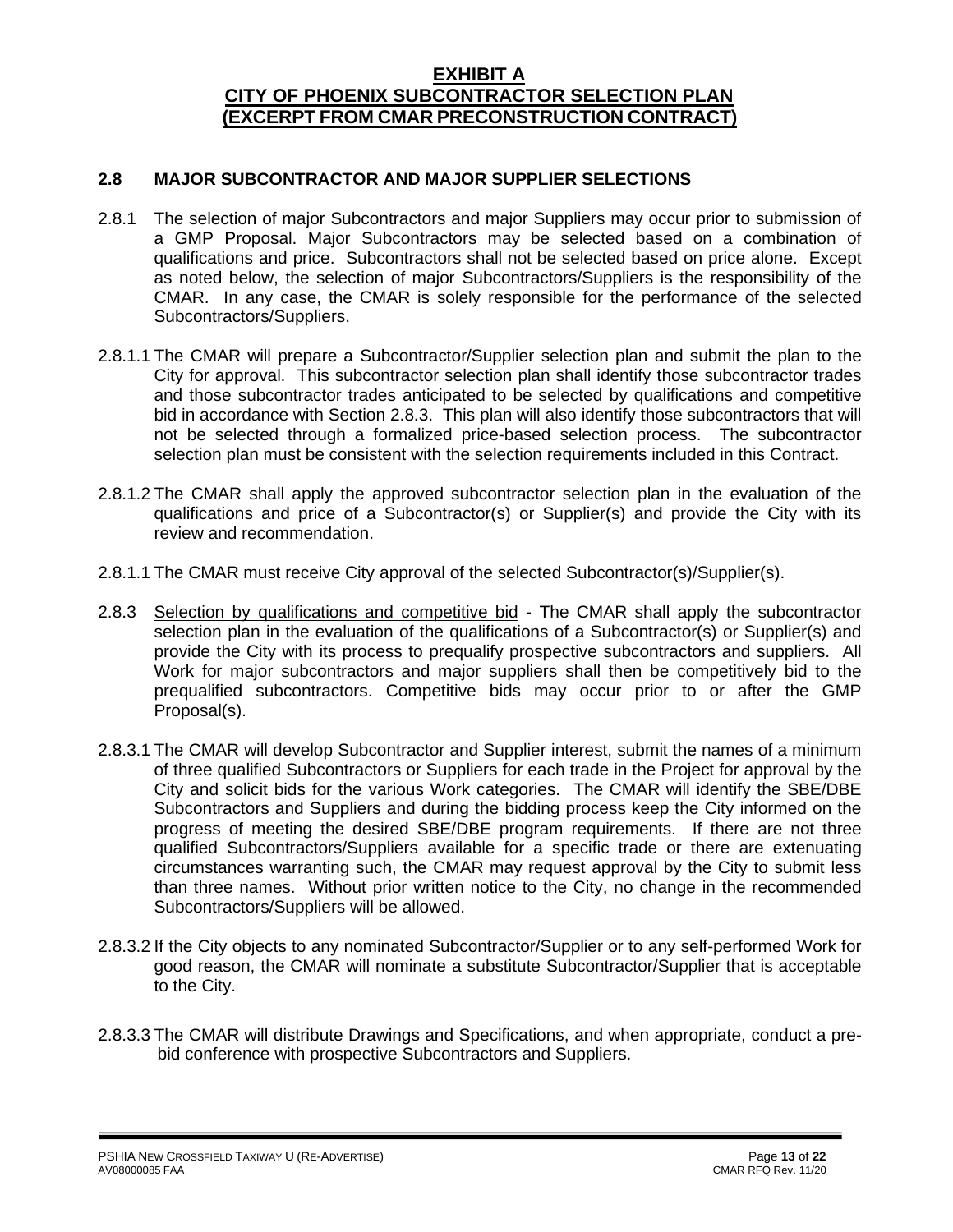- 2.8.3.4 If the CMAR desires to self-perform certain portions of the Work, it will request to be one of the approved Subcontractor bidders for those specific bid packages. The CMAR's bid will be evaluated in accordance with the process identified below. If events warrant and the City concurs that in order to ensure compliance with the Project Schedule and/or cost, the CMAR may self- perform Work without bidding or re-bidding the Work.
- 2.8.3.5 The CMAR shall request the pre-qualified subcontractors to provide a detailed bid for the services requested. The subcontractor bid, provided on the subcontractors' letterhead, shall contain sufficient information (i.e., unit costs/amounts) to allow an evaluation of the reasonableness of bid costs. The CMAR shall receive, open, record and evaluate the bids. The apparent low bidders will be interviewed to determine the responsiveness of their proposals. In evaluating the responsiveness of bid proposals, the CMAR, in addition to bid price, may consider the following factors: past performance on similar projects, qualifications and experience of personnel assigned, quality management plan, approach or understanding of the Work to be performed, and performance schedule to complete the Work. The final evaluation of Subcontractor/Supplier bids will be done with the City Representative in attendance to observe and witness the process. The CMAR will resolve any Subcontractor/Supplier bid withdrawal, protest, or disqualification in connection with the award at no increase in the Cost of the Work.
- 2.8.4 The CMAR will be required to prepare two different reports on the subcontracting process.
- 2.8.4.1 Within fifteen Days after each major Subcontractor/Supplier bid opening process, the CMAR will prepare a report for the City's review and approval identifying the recommended Subcontractors/Supplier for each category of Work. The report will provide (a) the name of the recommended Subcontractor/Supplier and the amount of the Subcontractor/Supplier bid for each sub-agreement, (b) the sum of all recommended Subcontractor/Supplier bids received, (c) a copy of the bids received from each subcontractor, and (d) trade work and its cost that the CMAR intends to self-perform, if any.
- 2.8.4.2 Upon completion of the Subcontractor/Supplier bidding process, the CMAR shall submit a summary report to the City of the entire Subcontractor/Supplier selection process. The report will indicate, by bid process, all Subcontractors/Suppliers contacted to determine interest, the Subcontractors/Suppliers solicited, the bids received, and costs negotiated, and the recommended Subcontractors/Suppliers for each category of Work.
- 2.8.5 The approved Subcontractors/Suppliers will provide a Schedule of Values that reflects their final accepted bid proposal, which will be used to create the overall Project Schedule of Values.
- 2.8.6 If after receipt of sub-bids or after award of Subcontractors and Suppliers, the City objects to any nominated Subcontractor/Supplier or to any self-performed Work for good reason, the CMAR will nominate a substitute Subcontractor or Supplier, preferably if such option is still available, from those who submitted Subcontractor bids for the Work affected. Once such substitute Subcontractors and Suppliers are consented to by the City, the CMAR's proposed GMP for the Work or portion thereof will be correspondingly adjusted to reflect any higher or lower costs from any such substitution.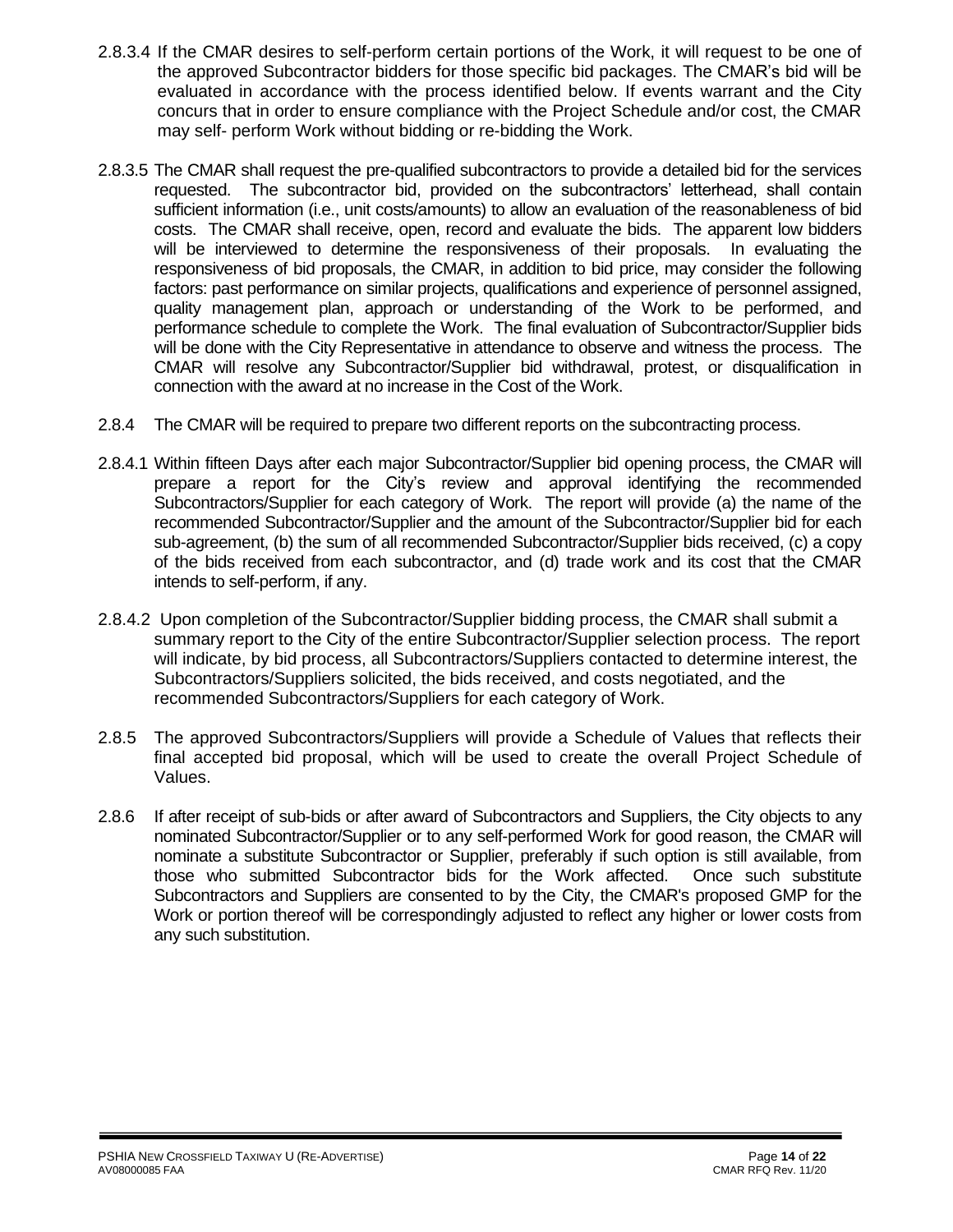2.8.7 Promptly after receipt of the Notice of Intent to Award, the City will conduct a pre-award conference with the CMAR and other project team members. At the pre-award conference, the CMAR will (a) review the nominated slate of Subcontractors and Suppliers and discuss any concerns with or objections that the City has to any nominated Subcontractor or Supplier; (b) discuss City concerns relating to any proposed self-performed Work; (c) review the CMAR's proposed Contract Price for the Work during the construction phase; (d) discuss the conditions, if any, under which the City will agree to leave any portion of the remaining CMAR Contingency within the Contract Price for the construction phase Work; (e) resolve possible time frames for the Date of Commencement of the Contract time for the construction phase Work; (f) schedule the preconstruction conference; and (g) discuss other matters of importance.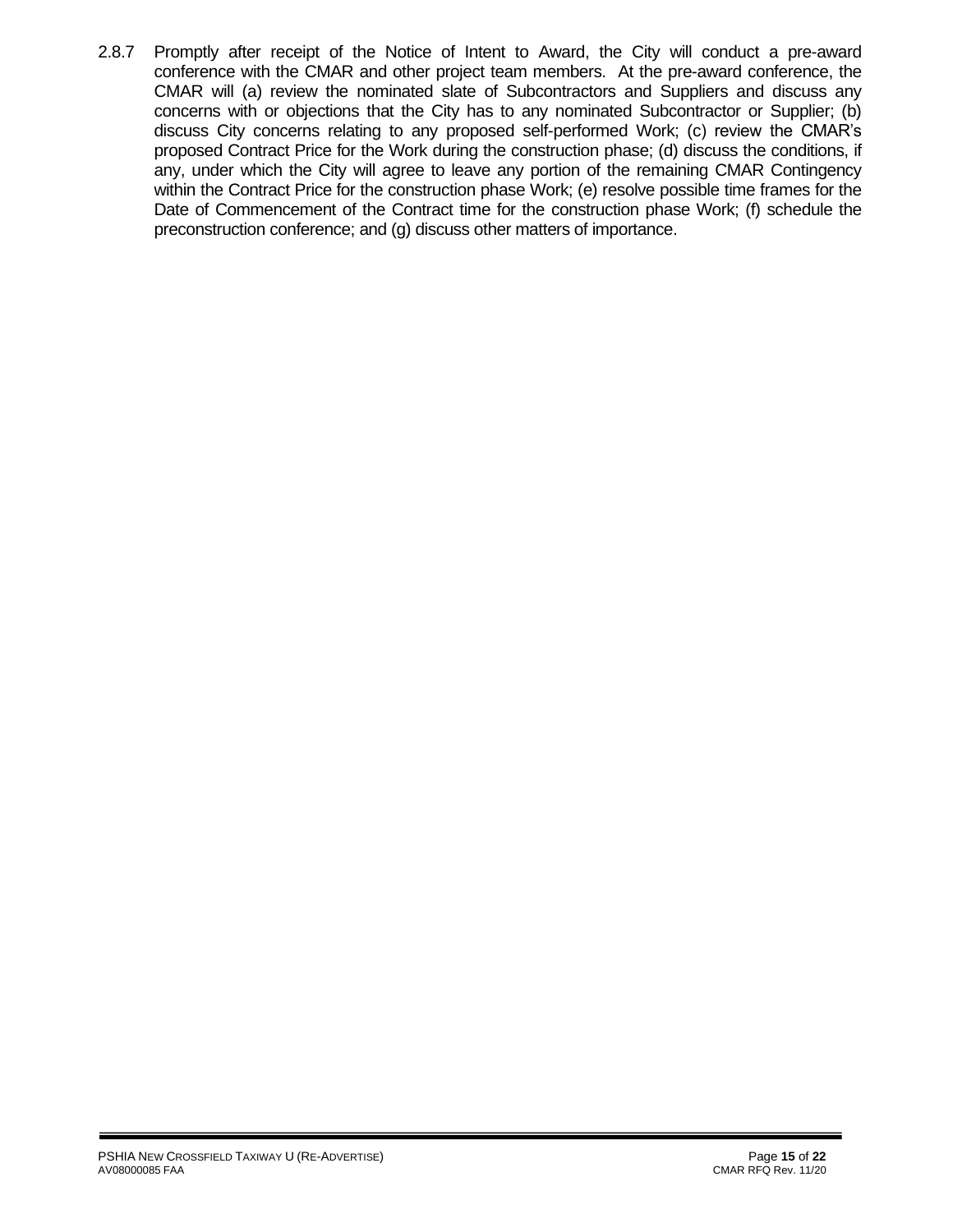## **EXHIBIT B DISADVANTAGED BUSINESS ENTERPRISE REQUIREMENTS**

# **ATTACHED**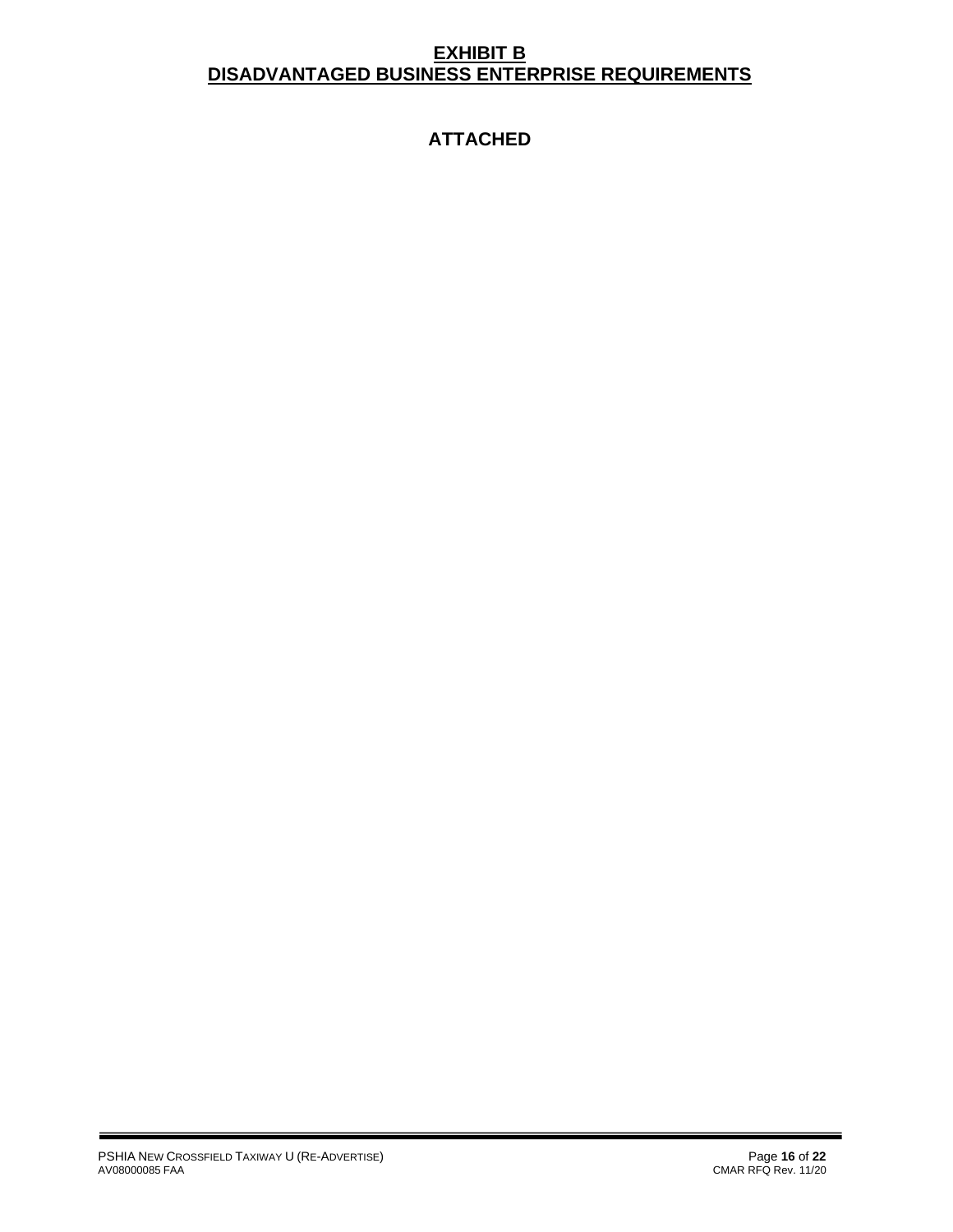

**City of Phoenix** 

#### **Specify Agency Name Disadvantaged Business Enterprise Program**

#### **DBE – Construction Manager at Risk (CMAR) and Design-Build (DB) Contract Clause Race & Gender-Neutral – Negotiated**

Phoenix is one of the fastest growing, multicultural cities in the country and has shown a historical commitment to business diversity. The City and its partners strive to advance the economic growth of small businesses through its Disadvantaged Business Enterprise (DBE) Program.

The City of Phoenix DBE Program is managed and administered by the City's Equal Opportunity Department, Contract Compliance Division. Through a coordinated effort among several city departments and partner agencies, the DBE Program provides certification and opportunities in construction, purchasing, management and technical assistance, educational services and networking.

#### **SECTION I. DEFINITIONS**

**Agency** means the City of Phoenix for purposes of this Contract.

**Arizona Unified Certification Program (AZUCP)** means a consortium of government agencies organized to provide reciprocal DBE certification within Arizona pursuant to 49 Code of Federal Regulations (CFR) Part 26. The official DBE database containing eligible DBE firms certified by AZUCP can be accessed at: [https://utracs.](https://utracs.azdot.gov/)**azdot**.gov. The certification system is called the Arizona Unified Transportation Registration and Certification System (AZ UTRACS).

**Business to Government Now (B2G)** means the web-based certification and compliance system used to track and monitor DBE and Small Business Participation. The B2G system can be accessed at: [https://phoenix.diversitycompliance.com](https://phoenix.diversitycompliance.com/)

**Contract** means a legally binding relationship obligating a seller to furnish supplies or services (including construction and professional services) and the buyer to pay for them.

**DBE Compliance Specialist** means an Agency employee responsible for compliance with this DBE Contract Clause.

**EOD** means the City of Phoenix Equal Opportunity Department.

**Joint Venture (JV)** means an association between two or more persons, partnerships, corporations, or any combination thereof, formed to carry on a single business activity. The JV is limited in scope and duration to this Contract. The resources, asset, and labor of the participants must be combined in an effort to accrue profit.

**Outreach Efforts** means the diligent and good faith efforts demonstrated by a Submitter to solicit participation from interested and qualified DBEs and other Small Businesses. Submitter shall identify and document potential business opportunities for DBEs and other Small Businesses, describe what efforts were undertaken to solicit DBE and Small Business participation, disclose results of negotiations with DBEs and Small Businesses, and communicate and record Submitter's selection decisions relating to DBE and Small Business participants.

**Disadvantaged Business Enterprise (DBE)** means a Small Business Concern that has successfully completed the DBE certification process and has been granted DBE status by an AZUCP member pursuant to the criteria contained in 49 CFR Part 26.

**Commercially Useful Function** means that a DBE is responsible for executing the work of the contract and is carrying out its responsibilities by actually performing, managing, and supervising the work involved. If a DBE does not perform or exercise responsibility for at least 30% of the total cost of its contract with its own work force, or if the DBE subcontracts a greater portion of the work of a contract than would be expected on the basis of normal industry practice for the type of work involved, the DBE is presumed not to be performing a Commercially Useful Function.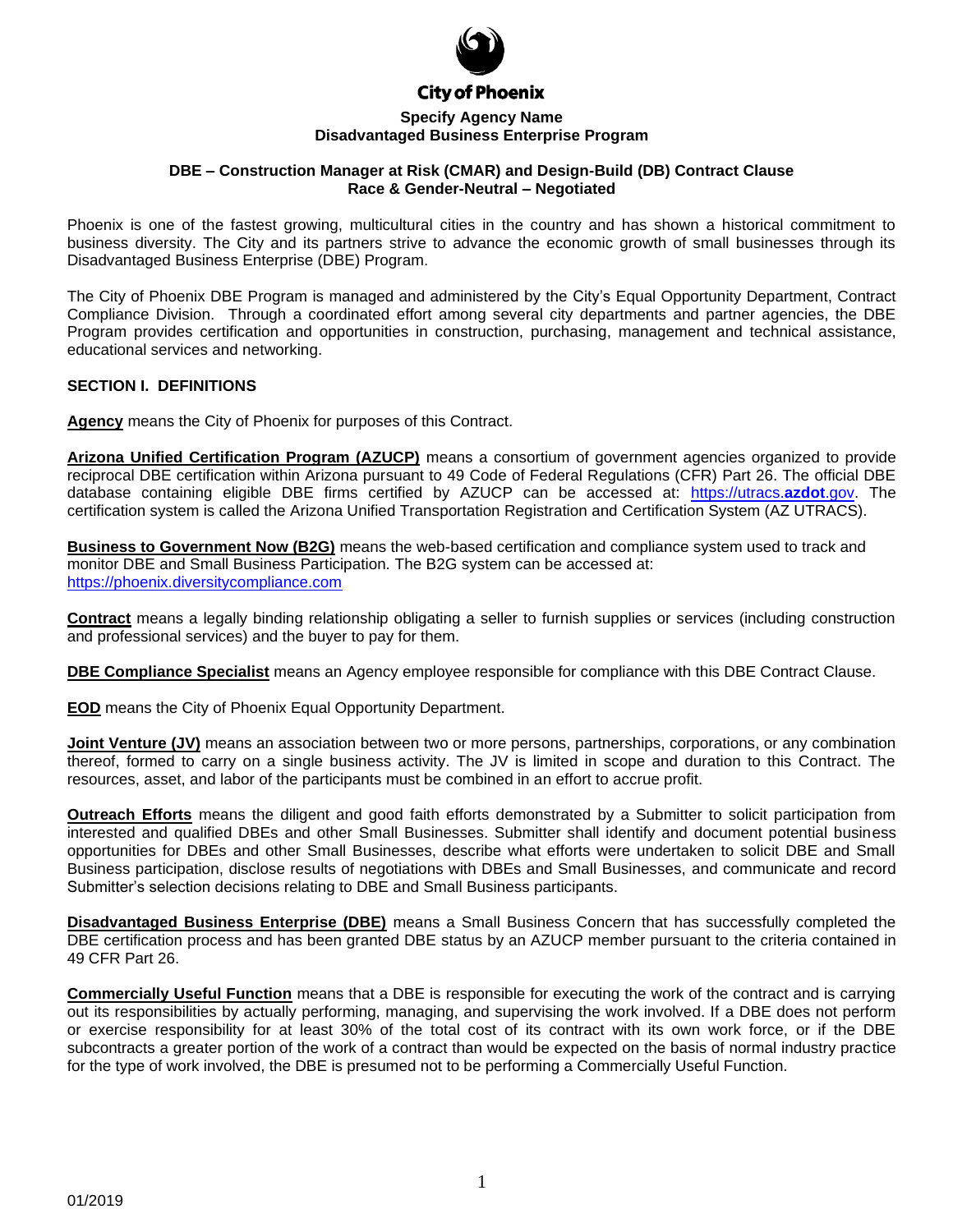

**Goods and Services Providers** are firms that provide goods and services that represent a Commercially Useful

Function directly to Transit as a DBE or Small Business.

**Manufacturer** means a firm that owns, operates or maintains a factory or establishment that produces on the premises the components, materials, or supplies obtained by the recipient, successful submitter, or Transit Vehicle Manufacturer.

**Regular dealer/broker** is a firm that owns, operates, or maintains a store, warehouse, or other establishment in which the materials, supplies, articles or equipment of the general character described by the specifications and required under the contract are bought, kept in stock, and regularly sold or released to the public in the usual course of business.

**Supplier** means a firm that engages in, as its principal business, the purchase and sale of material or supplies required for the performance of a contract. The firm must own, operate, and maintain a store, warehouse or other establishment where the supplies are bought, kept in stock, and regularly sold to the public in the usual course of business.

**Small Business Concern (SBC)** means, with respect to firms seeking to participate in contracts funded by the U.S. Department of Transportation (US DOT), a Small Business Concern as defined in section 3 of the Small Business Act and Small Business Administration regulations implementing the Act (13 CFR part 121), which Small Business Concern does not exceed the cap on average annual gross receipts specified in 49 CFR § 26.65(b). "Small Business" and "Small Business Concern" are used interchangeably in this DBE Contract Clause.

**Small Business Enterprise (SBE)** means a small business that has been determined to meet the requirements for SBE certification with the City of Phoenix and whose certification is in force at the time of the award of business by the City. A directory of currently certified SBE firms is located at: [https://phoenix.diversitycompliance.com](https://phoenix.diversitycompliance.com/) .

**Race- and Gender-Neutral (RGN) Measures** means a measure or program that is, or can be used to assist all Small Businesses.

**Subcontract** means a contract at any tier below the prime contract, including a purchase order.

**Subcontractor** means an individual, partnership, JV, corporation, or firm that holds a contract at any tier below the prime contract, including a vendor under a purchase order.

**Submitter** means an individual, partnership, JV, contractor, corporation or firm that tenders a submittal to the Agency to perform services requested by a solicitation or procurement. The submittal may be direct or through an authorized representative. (Submitter is inclusive of the terms: *Bidder, Offeror, Proposer, Respondent*, etc.)

**Responsive Submitter** means a firm that has met the minimum program requirements as outlined in the solicitation and due at the time of submittal.

**Successful Submitter** means a firm that has been awarded the contract by the Agency to perform services or furnish supplies requested by a solicitation or procurement.

**Responsible Submitter** means a firm that has been selected to continue in the procurement process by the Agency.

**Transit Vehicle Manufacturers (TVMs)** means any manufacturer whose primary business purpose is to manufacture vehicles specifically built for public mass transportation. Such vehicles include, but are not limited to buses, rail cars, trolleys, ferries, and vehicles manufactured specifically for paratransit purposes. Producers of vehicles that receive postproduction alterations or retrofitting to be used for public transportation purposes (e.g., so-called cutaway vehicles, vans customized for service to people with disabilities) are also considered transit vehicle manufacturers. Businesses that manufacture, mass-product, or distribute vehicles solely for personal use and for sale "off the lot" are not considered transit vehicle manufacturers.

**Transit Vehicle Manufacturers Goals** for FTA recipients each transit vehicle manufacturer, as a condition of being authorized to bid or propose on FTA-assisted transit vehicle procurements, to certify that it has complied with the requirements of 49 CFR Part 26.49.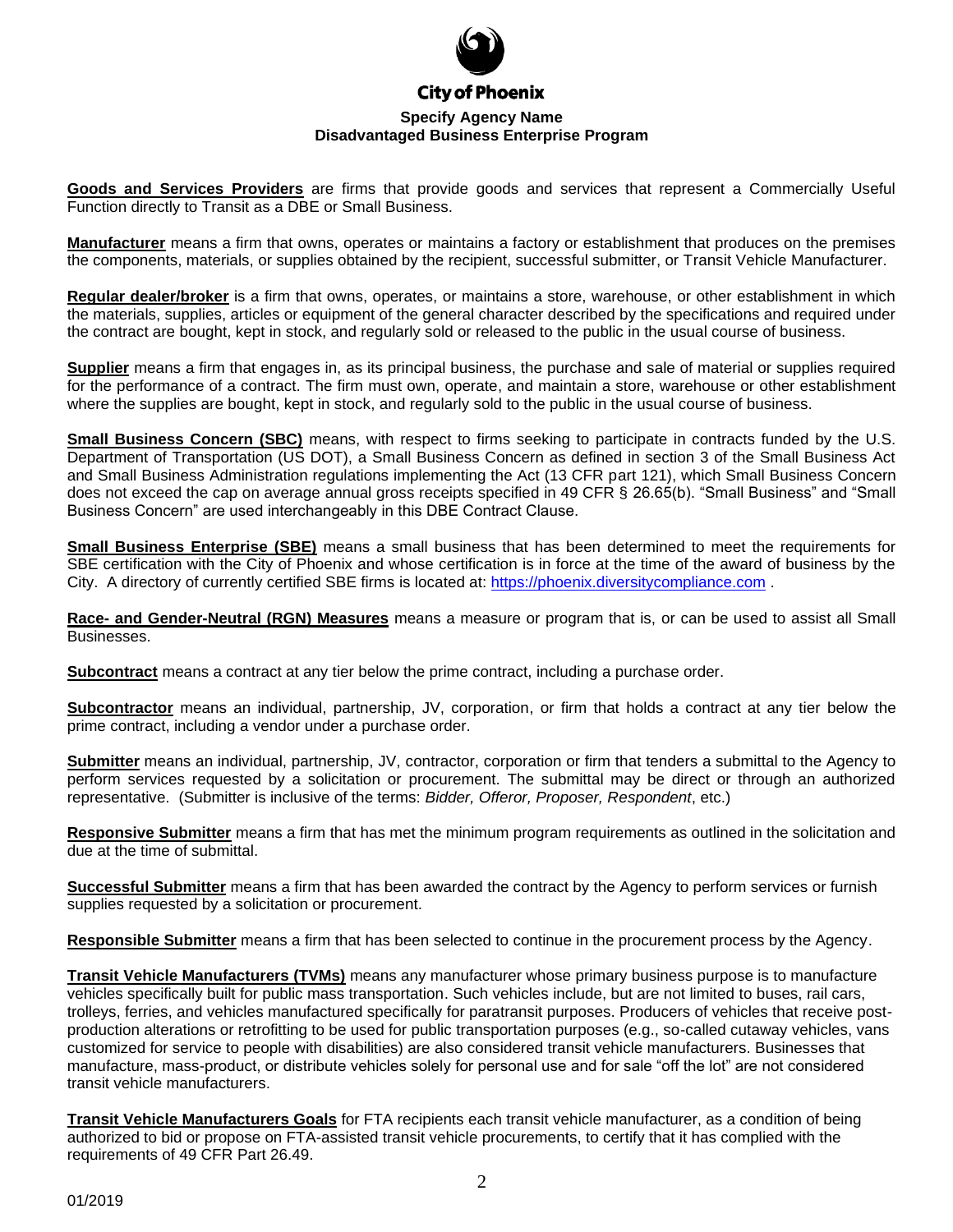

#### **City of Phoenix**

#### **Specify Agency Name Disadvantaged Business Enterprise Program**

#### **SECTION II. GENERAL REQUIREMENTS**

#### **A. Applicable Federal Regulations**

This Contract is subject to DBE requirements issued by USDOT in 49 CFR Part 26. Despite the lack of a raceand gender-conscious DBE participation goal for this Contract, the Agency must track and report DBE participation that occurs as a result of any procurement, JV, goods/services, or other arrangement involving a DBE. For this reason, the Successful Submitter shall provide all relevant information to enable the required reporting.

#### **B. DBE Participation**

For this solicitation, the Agency has *not* established a race- or gender-*conscious* DBE participation goal. The Agency extends to each individual, firm, vendor, supplier, contractor, and subcontractor an equal economic opportunity to compete for business. The Agency uses race- and gender-*neutral* measures to facilitate participation by DBEs and Small Businesses. The Agency *encourages* each Submitter to voluntarily subcontract with DBEs and Small Businesses to perform part of the work—a Commercially Useful Function—that Submitter might otherwise perform with its own forces.

#### **C. Small Business Participation**

The Agency will track the participation of all approved businesses throughout the life of this contract. The Agency will count Small Business participation as authorized by federal regulations. A summary of these regulations can be found at [www.ecfr.gov](http://www.ecfr.gov/) (49 CFR Part 26.39).

#### **D. DBE Certification**

*Only* firms (1) certified by the Agency or another AZUCP member, and (2) contracted to perform a Commercially Useful Function on scopes of work for which they are certified, may be considered to determine DBE participation resulting from RGN measures on this Contract. This DBE determination affects the Agency's tracking and reporting obligations to USDOT.

#### **E. Civil Rights Assurances**

As a recipient of USDOT funding, the Agency has agreed to abide by the assurances found in 49 CFR Parts 21 and 26. Each Contract signed by the Agency and the Successful Submitter, and each Subcontract signed by the Successful Submitter and a Subcontractor, must include the following assurance *verbatim*:

"The contractor, subrecipient, or subcontractor shall not discriminate on the basis of race, color, national origin, sex, or creed in the performance of this contract. The contractor shall carry out applicable requirements of 49 CFR Parts 21 and 26 in the award and administration of USDOT-assisted contracts. Failure by the contractor to carry out these requirements is a material breach of this contract, which may result in the termination of this contract or such other remedy as the City of Phoenix deems appropriate."

Note: For purposes of the required Contract and Subcontract language above, Successful Submitter is the "contractor" awarded the contract.

#### **SECTION III. PRE-AWARD SUBMITTAL REQUIREMENTS**

#### **Documentation due with initial qualifications-based submittal.**

#### **A. Form EO1 – Statement of Outreach Commitment**

Each Submitter shall sign, date and submit a completed **Form EO1 - Statement of Outreach Commitment**, with its initial qualifications-based submittal.

#### **B. Failure to Submit Form EO1**

Submittals that do not have this form completed and signed will be deemed nonresponsive. A nonresponsive submittal will be disqualified from further evaluation.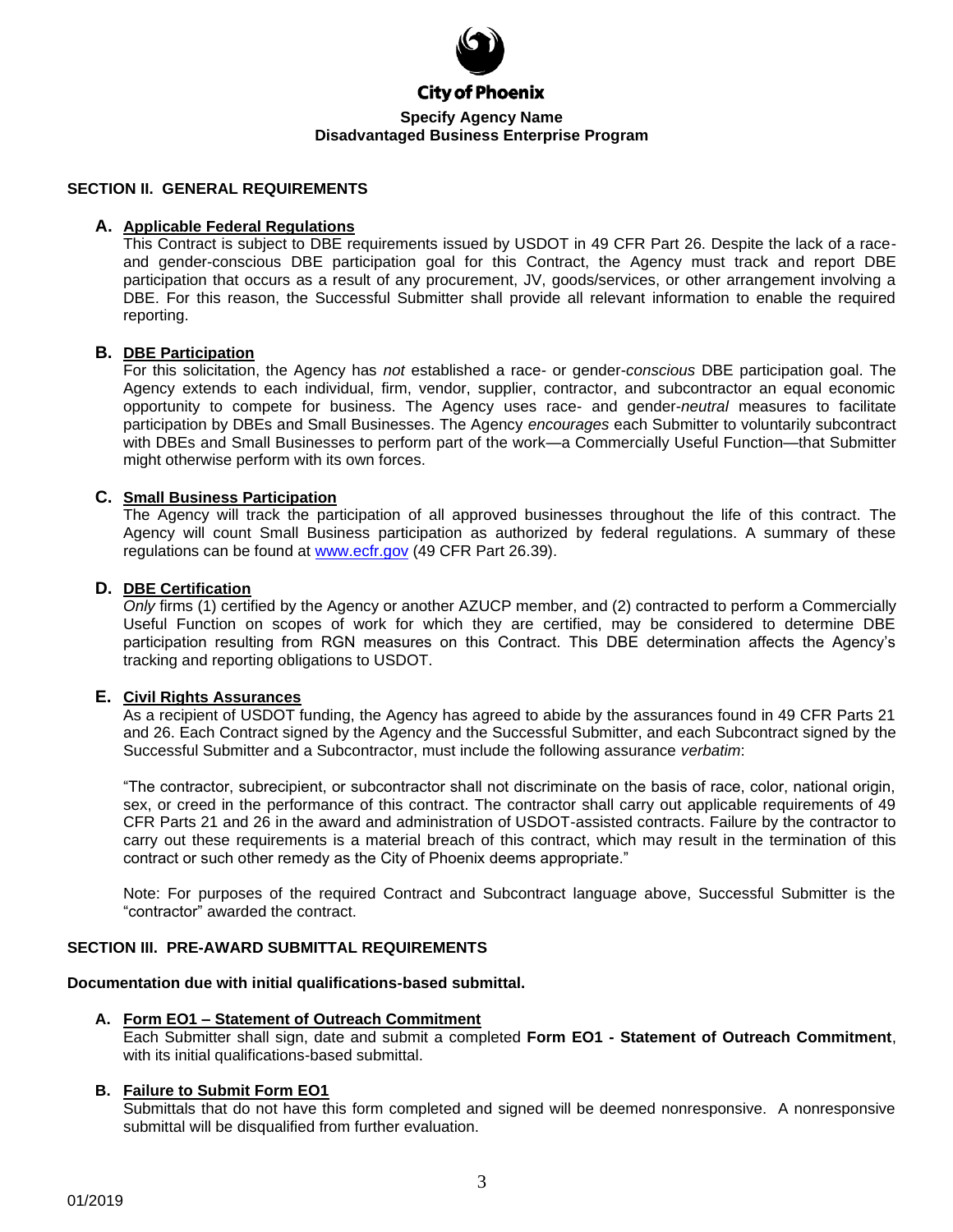

#### **SECTION IV. POST-AWARD SUBMITTAL REQUIREMENTS**

The Agency has implemented outreach requirements for this Contract. Specifically, the Successful Submitter shall: (1) identify small-business-participation opportunities, including Commercially Useful Functions; (2) actively solicit proposals from small businesses; (3) evaluate small-business proposals; and (4) communicate selection decisions to small businesses, including each rejection of a small-business proposal.

Following the award of the contract and prior to the execution of each phase, as a matter of compliance, the documentation of outreach efforts must be submitted and approved on a date to be determined by Contract Owner:

#### **A. Form EO2 - Small Business Outreach Efforts**

Successful Submitter shall complete and submit **Form EO2 - Small Business Outreach Efforts,** documenting its diligent, earnest outreach efforts for professional services in the design phase and trade areas in all GMP phases or Contract Change/Task Orders to the contract (if applicable), as described in this clause.

Form EO2 and all supporting documentation are due to the Equal Opportunity Department within 30 days, or a date determined by the City.

Successful Submitter shall list **All DBEs and Small Businesses** contacted by the Successful Submitter. Successful Submitter shall also provide the following minimum information to document its Outreach Efforts in the designated columns within Form EO2:

#### **1. Column A - Small Business Name and Contact Information**

Must list each business's full legal name and contact information. Successful Submitter shall inquire to obtain the following: the number of its employees, number of years in business and its estimated range of annual gross receipts.

#### **2. Column B - Business Status**

Indicate the business status. Check all that apply, if known.

- The AZUCP directory of certified DBE and SBC firms can be accessed at: [https://utracs.](https://utracs.azdot.gov/)**azdot**.gov
- The City of Phoenix directory of certified SBE firms can be accessed at: [https://phoenix.diversitycompliance.com](https://phoenix.diversitycompliance.com/)

#### **3. Column C - Scope(s) of Work Solicited**

List the scope(s) of work solicited for which the small business was considered for participation in the proposal. The solicitation shall include a description of the scope(s) of work being requested.

#### **4. Column D - Solicitation Method**

Indicate the solicitation method by which each small business was contacted for your outreach efforts and provide supporting documentation. Supporting documentation must include a copy of the actual solicitation sent to DBEs and Small Businesses. The solicitation may be in the form of letters or attachments to email, phone logs, newspapers and trade papers, outreach events, etc. If using a log as supporting documentation, it must include:

- List the Solicitation Method
- Name of Submitter's Representative
- Name of Company Contacted
- Name of Person Contacted
- Date and Time of Contact
- Details of the Communication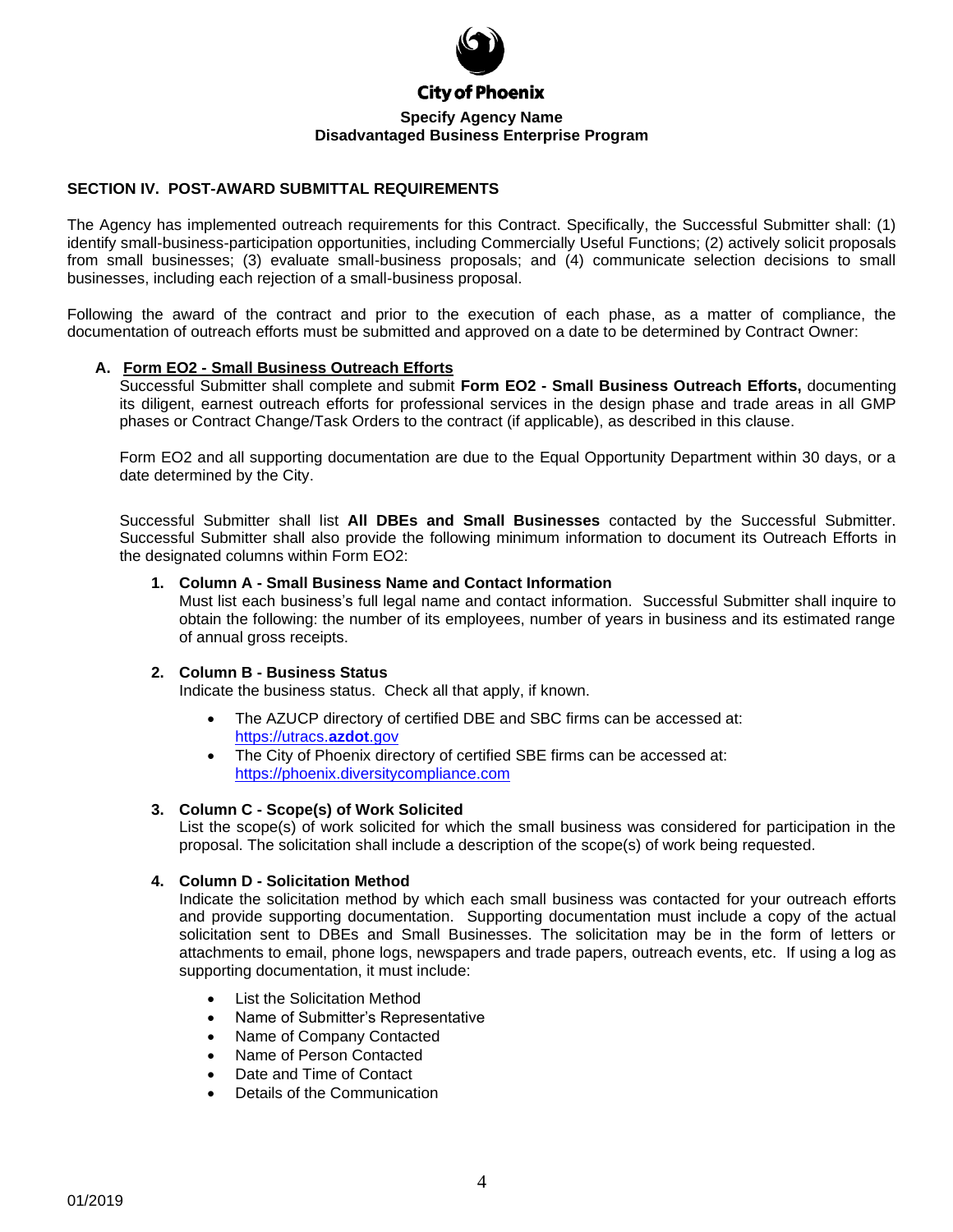

#### **City of Phoenix**

#### **Specify Agency Name Disadvantaged Business Enterprise Program**

#### **5. Column E - Selection Decision**

Indicate the Successful Submitters selection decision for each small business that responded to the solicitation.

*If selected, indicate the Guaranteed Minimum Dollar Value. If not selected, provide an explanation of why firm was NOT selected.*

#### **6. Column F - Method of Communication of Final Selection Outcome**

The Successful Submitter must notify the final selection outcome to all small businesses that responded. The supporting documentation for this notification may be in the form of a letter, email, or a telephone log, etc. This documentation must show the following information regarding the final selection:

- List the Selection Outcome
- Name of Submitter's Representative
- Name of Company Contacted
- Name of Person Contacted
- Date and Time of Contact
- Details of the Communication

\*Successful Submitter shall provide supporting documentation that shows Submitter has communicated its final selection decisions and outcomes to all DBE's and Small Businesses, including those not chosen to participate on this Contract.

#### **B. Form EO3 -Small Business Utilization Commitment**

The Successful Submitter shall complete, sign, date and submit Form EO3 **-** Small Business Utilization Commitment, which commits Successful Submitter to the Agency as follows:

- 1. The firms indicated as "Selected" on Form EO2 Small Business Outreach Efforts, will participate in this Contract:
- 2. The Successful Submitter will comply with the Race- and Gender-Neutral post-award compliance requirements as stated in the DBE contract clause;
- 3. Successful Submitter understands and agrees that any and all changes or substitutions to subcontracts with DBE's and Small Businesses must be authorized by the Compliance Specialist for the Contract Owner prior to implementation; and
- 4. The following statement is true and correct: The proposed total participation of DBE, SBC and SBE firms on this contract will be designated on Form EO3 by the Successful Submitter.

#### **C. Failure to Meet Outreach Requirements**

The DBE Compliance Specialist will determine, in writing, whether Successful Submitter has satisfied all small business outreach requirements. If the DBE Compliance Specialist determines that Successful Submitter has failed to satisfy the outreach requirements, then the DBE Compliance Specialist may determine that the submittal is noncompliant. The Agency shall send written notice to the Successful Submitter stating the basis for the DBE Compliance Specialist's decision. Failure to fulfill the small business outreach requirements is considered a breach of contract and shall result in a non-compliance determination.

#### **D. Administrative Reconsideration**

In the event the City determines the Bidder failed to submit required documentation to meet the Small Business Outreach Requirements, an opportunity for reconsideration of this determination will be provided. This opportunity for reconsideration will seek to obtain clarification of documentation submitted with the bid.

Within three business days of being informed by the City that the Bidder is not responsive based on insufficient demonstration and/or documentation of Outreach Efforts, the Bidder may submit its written request to: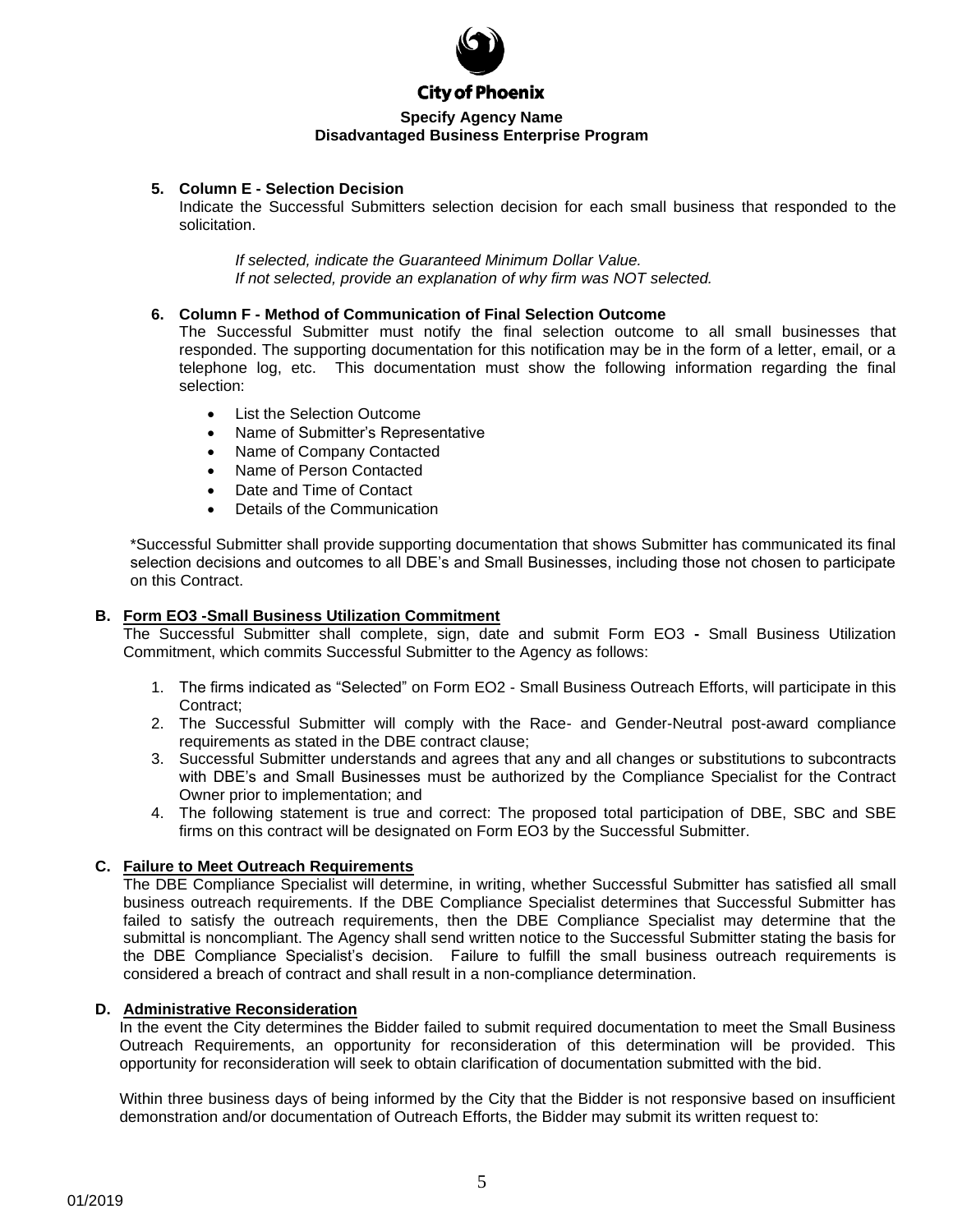

#### **City of Phoenix**

#### **Specify Agency Name Disadvantaged Business Enterprise Program**

**City of Phoenix Equal Opportunity Department Office of the Director 200 W. Washington St., 15th Floor Phoenix, AZ 85003**

If the request for Administrative Reconsideration is not submitted within the allotted three business days, the non-responsive Bidder shall not utilize the DBE Program submittal requirements as the basis for its future protest.

As part of this reconsideration process, the Bidder will have an opportunity to provide written clarification or argument concerning the issue of whether it met the Outreach Requirements or provided sufficient supporting documentation of this efforts at the time of bid. As the Disadvantaged Business Enterprise Liaison Officer (DBELO) for the City, The Equal Opportunity Director shall review solely the written clarification or argument, along with any document(s) originally submitted at the time of bid. No new or revised forms or supporting documentation will be reviewed for consideration.

The DBELO or his designee will send the Bidder a written decision on the reconsideration, explaining the basis for finding that the Bidder did or did not meet the Small Business Outreach Requirements. The result of the DBE reconsideration process is not administratively appealable and cannot be escalated or included in any other protest not related to the DBE Program.

#### **SECTION V. POST-AWARD COMPLIANCE REQUIREMENTS**

#### **A. Subcontracting Commitment**

The small business subcontractors identified and accepted in the Small Business Outreach documents must have an executed contract<sup>\*</sup> in place prior to the performance of work.

Successful Submitter shall submit to Agency, through the B2G system, all executed contracts, purchase orders, subleases, JV agreements, and other arrangements formalizing agreements between Successful Submitter and all subcontractors, upon execution throughout the life of this contract.

The Successful Submitter shall not terminate any approved DBE or Small Business Subcontracts, nor shall the Successful Submitter alter the scope of work or reduce the Subcontract amount, without the DBE Compliance Specialist's prior written approval. Any request to alter a DBE or Small Business Subcontract must be submitted in writing to the DBE Compliance Specialist before any change is made. If the Successful Submitter fails to do so, the Agency may declare Successful Submitter in breach of contract.

\*Executed contracts and all lower tier contracts must contain the required Civil Rights Assurances and Prompt Payment provisions.

#### **B. Counting Small Business Participation**

The prime contractor may only count expenditures to AZUCP certified DBE subcontractors that perform a commercially useful function on the contract. A DBE performs a commercially useful function when it is responsible for execution of the work of the contract and is carrying out its responsibilities by actually performing, managing, and supervising the work involved. A DBE subcontractor must perform a minimum of 30% of its subcontract value with its own workforce and equipment before its participation can be counted. DBEs must manage and control the performance of its contract and not be dependent on the prime's personnel and equipment to complete its work. Scope(s) of work not covered in the DBE firm's certification description *will not* be counted as DBE participation.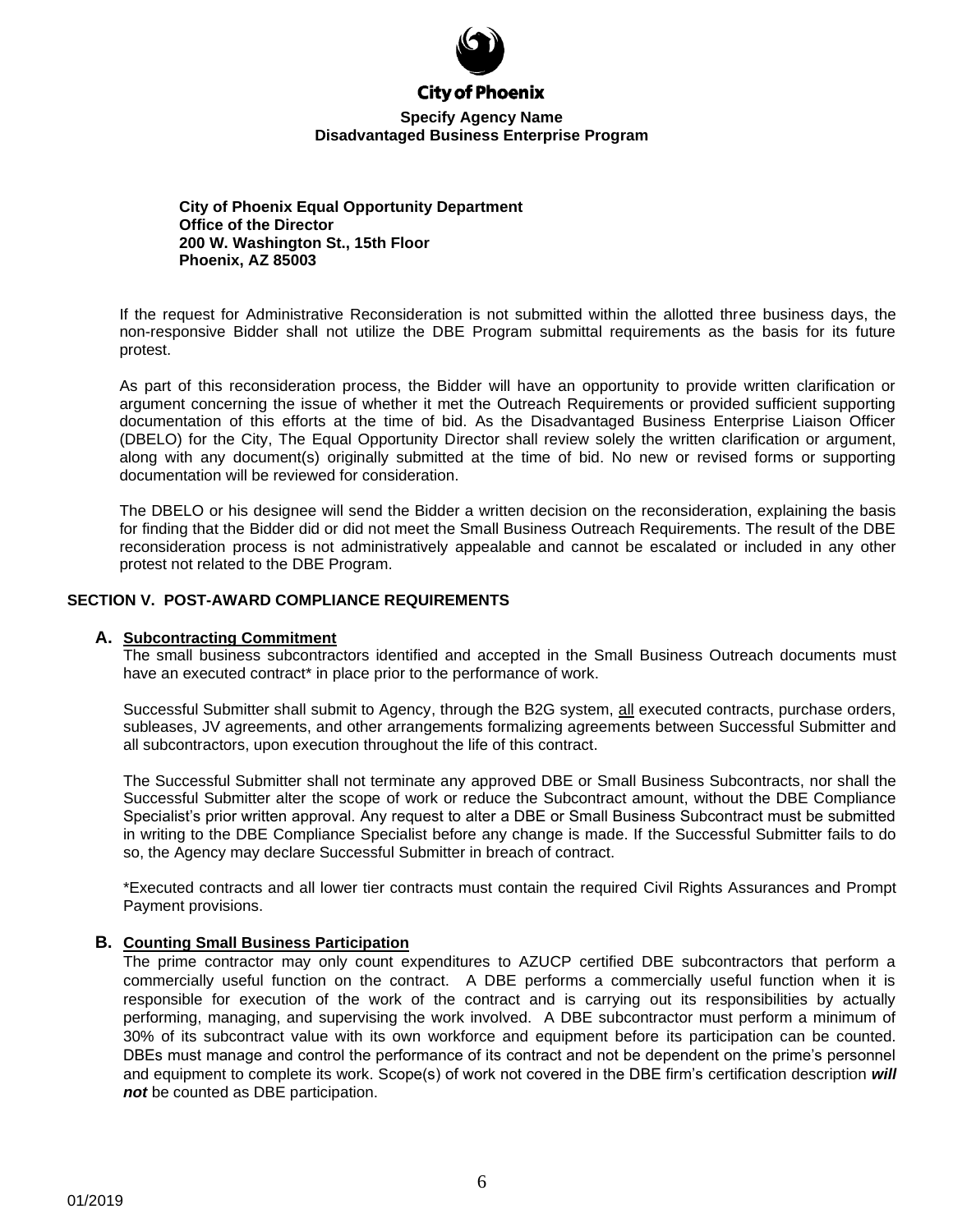

Commercially Useful Function & Counting of DBE Trucking/Hauling:

**49 CFR Part 26.55 Section (d)** defines Commercially Useful Function and the counting of DBE participation Trucking/Hauling as follows:

- The DBE must be responsible for the management and supervision of the entire trucking operation for which it is responsible on a particular contract, and there cannot be a contrived arrangement for the purpose achieving DBE participation.
- The DBE must itself own and operate at least one fully licensed, insured, and operational truck used on the contract.
- The DBE receives credit for the total value of the transportation services it provides on the contract using trucks it owns, insures, and operates using drivers it employs.
- The DBE may lease trucks from another DBE firm, including an owner-operator who is certified as a DBE. The DBE who leases trucks from another DBE receives credit for the total value of the transportation services the lessee DBE provides on the contract.
- The DBE may also lease trucks from a non-DBE firm, including from an owner-operator. The DBE who leases trucks from a non-DBE is entitled to credit for the total value of transportation services provided by non-DBE lessees not to exceed the value of transportation services provided by DBE-owned trucks on the contract. Additional participation by non-DBE lessees receives credit only for the fee or commission it receives as a result of the lease arrangement.
- Amounts paid for dump fees or materials being hauled/dumped cannot be counted as DBE participation.

#### Counting DBE certified Manufactures, Suppliers, and Brokers:

**49 CFR Part 26.55 Section (e)** permits the counting of expenditures with DBEs for materials or supplies toward DBE participation as provided in the following:

- If the materials or supplies are obtained from a **DBE manufacturer**, count 100 percent of the cost of the materials or supplies toward DBE participation,
- If the materials or supplies are purchased from a **DBE regular dealer (supplier)**, count 60 percent of the cost of the materials or supplies toward DBE participation.
- If materials or supplies purchased from a DBE which is neither a manufacturer nor a regular dealer, **(broker or manufacturer's rep.)** count the entire amount of fees or commissions charged for assistance in the procurement of the materials and supplies toward DBE participation.

If an approved DBE allows its DBE certification to expire, or the certification is revoked during the course of the Subcontract, the Agency will consider all work performed by the DBE under the original contract to count as DBE participation. No increased scope of work negotiated after expiration or revocation of the DBE's certification may be counted. Any work performed under a Contract extension granted by the Agency may not be counted as DBE participation.

#### **C. Small Business Substitutions**

If the Small Business was approved by the Agency, the Phoenix DBE Compliance Specialist will consider whether or not the Successful Submitter has exercised diligent and good-faith efforts to find another Small Business as a replacement. The Successful Submitter shall notify the Phoenix DBE Compliance Specialist in writing of the necessity to substitute a Small Business and provide specific reason(s) for the substitution or replacement. Actual substitution or replacement of a Small Business may not occur before the Phoenix DBE Compliance Specialist's written approval has been obtained.

#### **D. Relief from Proposed Small Business Utilization**

After Contract award, the Agency will not grant relief from the proposed Small Business utilization except in extraordinary circumstances. The Successful Submitter's request to modify Small Business participation must be in writing to the Phoenix DBE Compliance Specialist.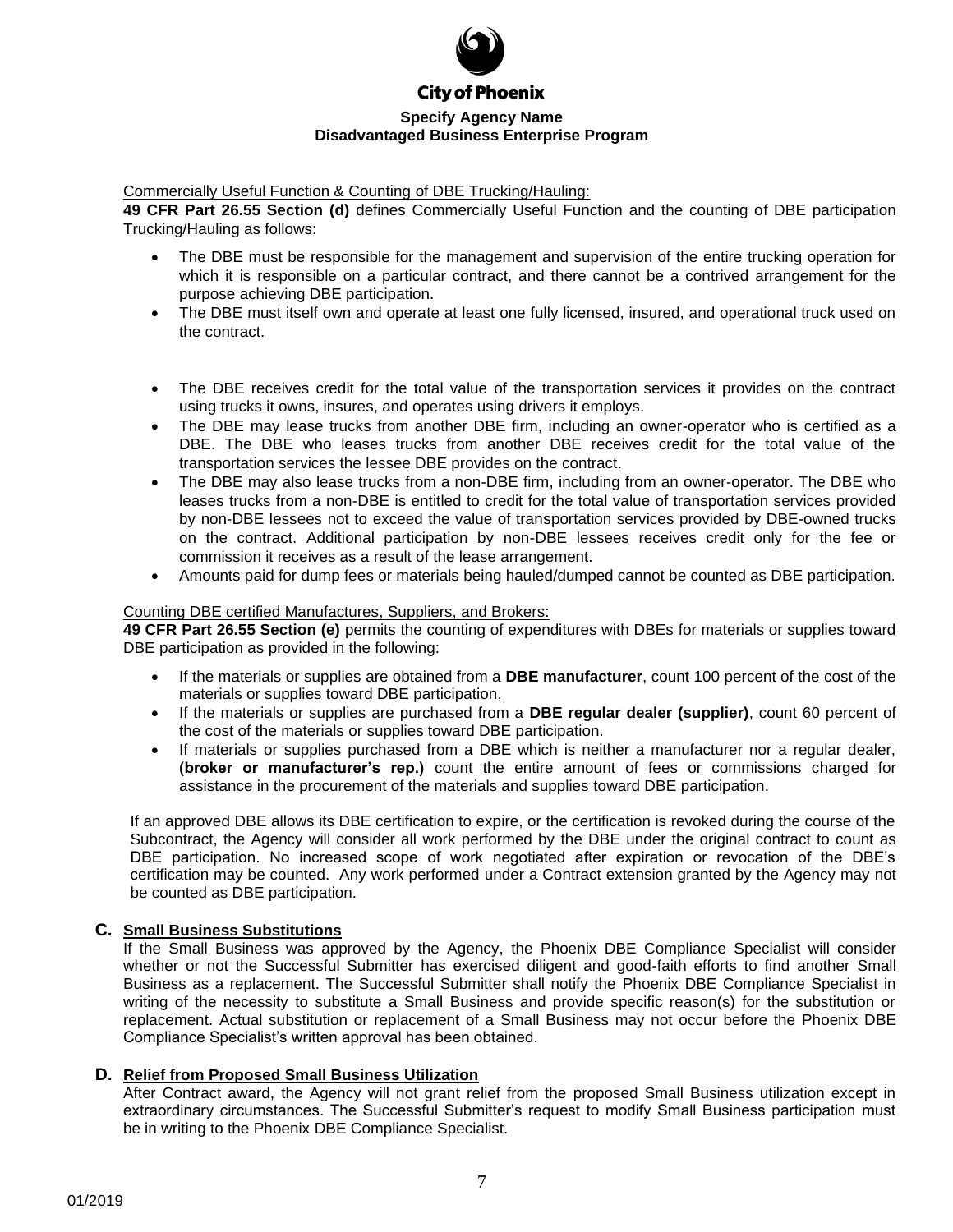

Successful Submitter's written request must set forth the amount of relief sought, evidence that demonstrates why relief is necessary, and any additional relevant information that the Phoenix DBE Compliance Specialist should consider. The Successful Submitter shall include with the request all documentation of Submitter's attempts to subcontract with the Small Business and any other action taken to locate and solicit a replacement Small Business.

#### **E. Prompt Payment of Subcontractors**

The prompt payment clause shall be included in every contract and subcontract.

The Successful Submitter must promptly pay its subcontractors, subconsultants, or suppliers. **For projects governed by Title 34 of the Arizona Revised Statues, payment must be made within seven (7) calendar days**. If the Successful Submitter diverts any payment received for a DBE's, Small Business's, or other Subcontractor's work performed on the Contract or fails to reasonably account for the application or use of the payment, the Agency may declare the Successful Submitter in breach of contract.

Under the prompt-payment provisions of 49 CFR Part 26, the Successful Submitter must ensure prompt and full release of retentions to Subcontractors and suppliers when their scope of work is complete and the Agency has paid Successful Submitter for the work. The Successful Submitter shall pay each Subcontractor's and supplier's retention no later than 30 days after the Agency has paid for the scope(s) of work, regardless if there's outstanding retention held against the Successful Submitter. If the Agency reduces the Successful Submitter's retention, the Successful Submitter shall correspondingly reduce the retentions of Subcontractors and suppliers that have performed satisfactory work.

Nothing in this section prevents the Successful Submitter from enforcing its Subcontract with a Subcontractor or supplier for defective work, late performance, and other claims arising under the Subcontract.

#### **SECTION VI. RECORDS & REPORTING REQUIREMENTS**

#### **A. Records**

During performance of the Contract, the Successful Submitter shall keep all records necessary to document Small Business participation. The Successful Submitter shall provide the records to the Agency within 72 hours of the Agency's request and at final completion of the Contract. The Agency will prescribe the form, manner, and content of reports. The required records may include but not limited to:

- 1. A complete listing of all Subcontractors and suppliers on the project;
- 2. Each Subcontractor's and supplier's scope performed;
- 3. The dollar value of all subcontracting work, services, and procurement;
- 4. Copies of all executed Subcontracts, purchase orders, and invoices:
- 5. Total operating expenses and total cost of goods sales; and
- 6. Copies of all payment documentation and Change Orders.

#### **B. Reports**

Successful Submitter is required to file the following payment reports in the B2G system:

#### 1. **Progress Payments:**

By the 15<sup>th</sup> of **each** month, the Successful Submitter must enter payment information and related supporting documentation into the Agency's web-based certification and compliance reporting system.

- a. The total of all payments received from the Agency during the previous month.
- b. All payments made to Subcontractors during the previous month.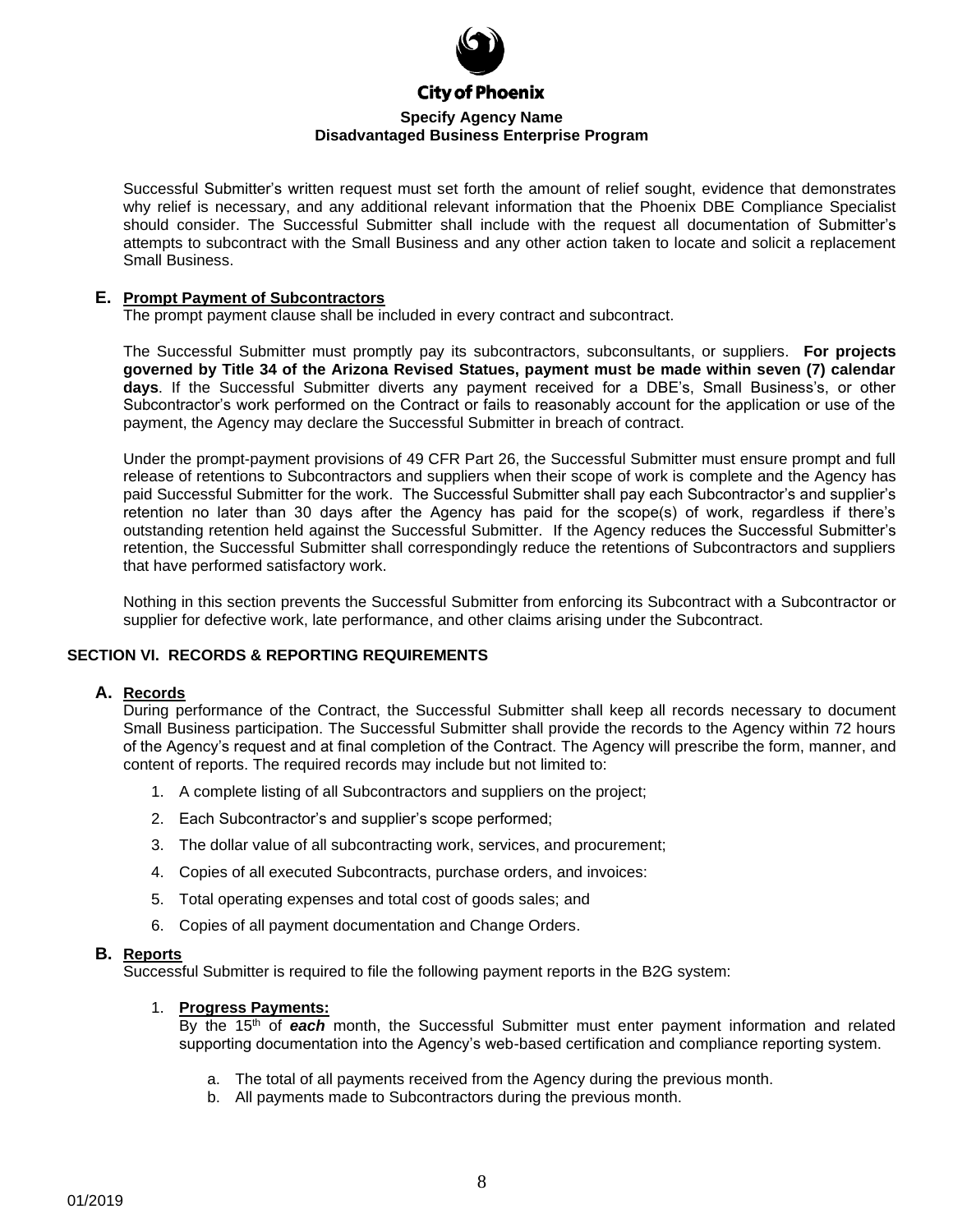

The Successful Submitter is responsible for ensuring that subcontractors confirm receipt of payment in the B2G system by the end of each month.

#### 2. **Final Payment:**

Before the Agency processes the Successful Submitter's final payment and/or outstanding retention held against the Successful Submitter, the Successful Submitter shall notate in the B2G system:

- a. The payment to each subcontractor is considered "Final".
- b. Every subcontractor must confirm they have received full and "Final" payment in the B2G system.
- c. For federal reporting purposes, Attachment E must be completed and signed by the Successful Submitter and DBE firm(s) prior to Successful Submitter receiving final payment.

The Successful Submitter is responsible for ensuring that subcontractors confirm the receipt of full and "Final" payment in the B2G system.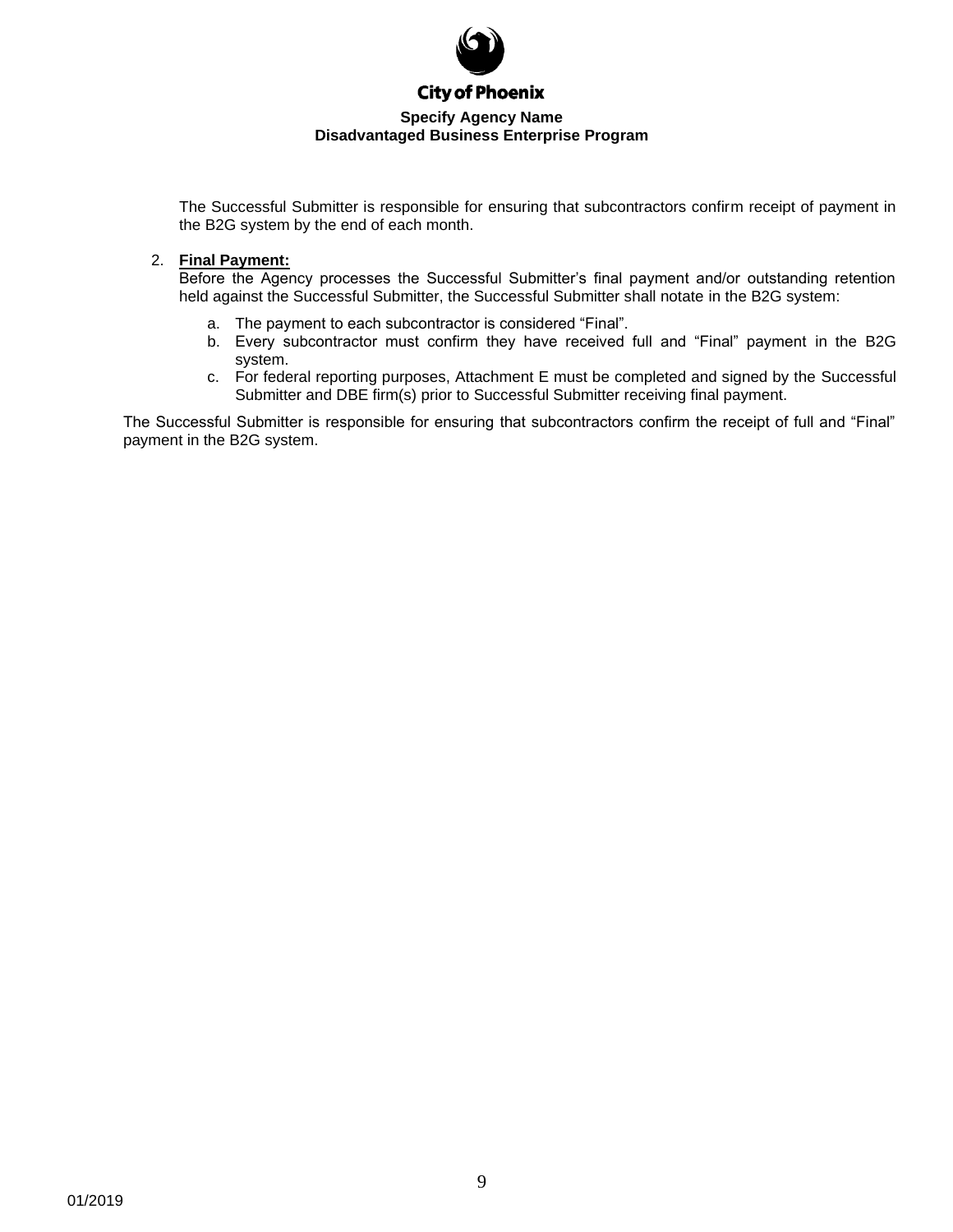

## **City of Phoenix**

#### **Disadvantaged Business Enterprise (DBE) Program**

#### **DBE-Race & Gender Neutral (Negotiated)**

#### **FORM EO1 STATEMENT OF OUTREACH COMMITMENT (Due with initial submittal)**

| Project Number: AV08000085 FAA | Project Title: PSHIA New Crossfield Taxiway U - Re-<br><b>Advertise - CMAR Services</b> |
|--------------------------------|-----------------------------------------------------------------------------------------|
|                                |                                                                                         |

On behalf of the Submitter, I certify under penalty of perjury that the following information is true and correct.

If selected as the Successful Submitter, the Successful Submitter will:

- 1) Fulfill all required small business outreach requirements and shall submit all required outreach efforts documentation for contracting opportunities within 30 days or a date determined by the City following contract award recommendation;
- 2) Conduct all required small business outreach and will submit all supporting documentation; and
- 3) Comply with the Race and Gender-Neutral post-award requirements stated in the DBE Contract Clause.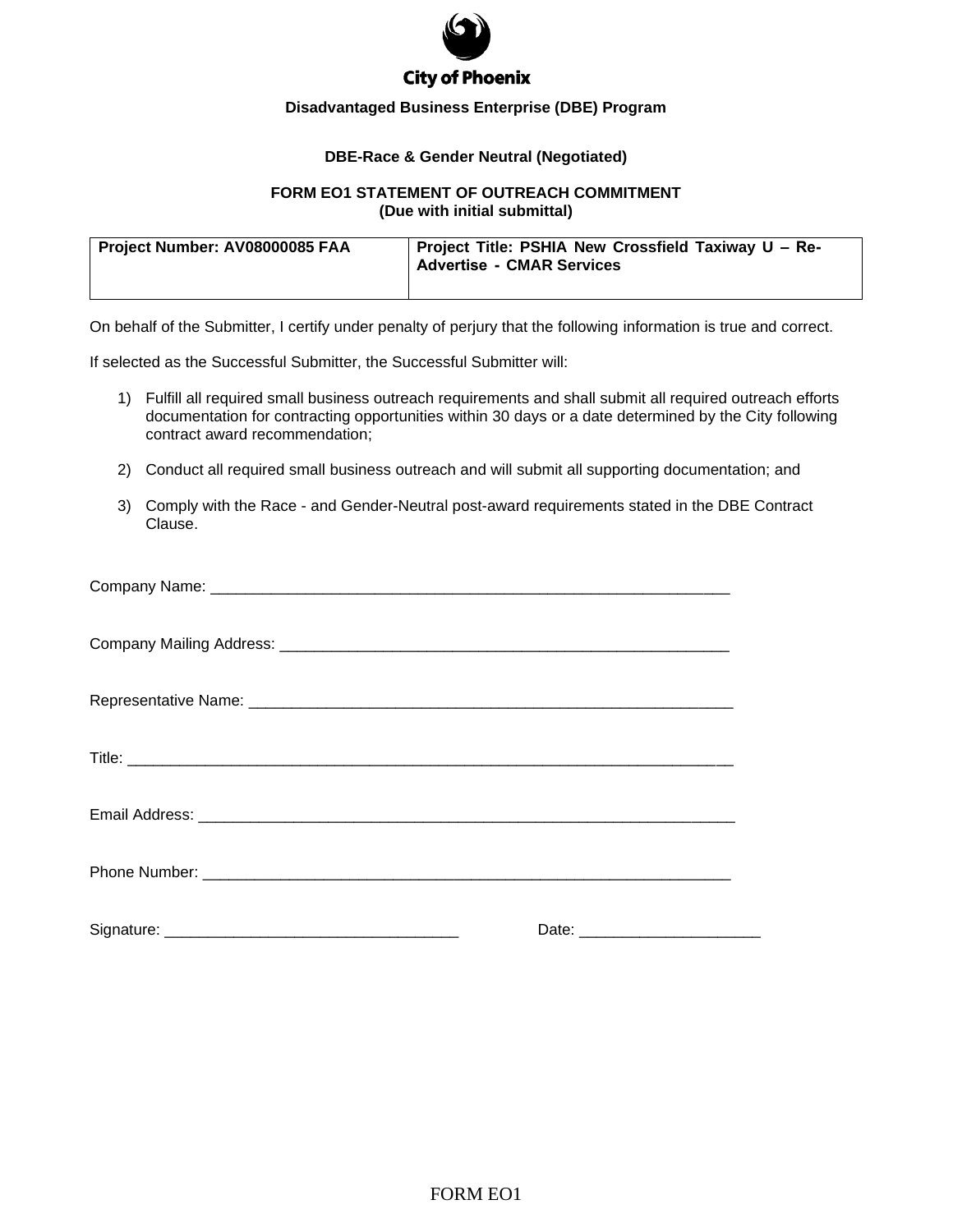## **Disadvantaged Business Enterprise (DBE) Program DBE-Race & Gender-Neutral (Negotiated) Form EO2 SMALL BUSINESS OUTREACH EFFORTS**

| <b>Name of Company (Submitter):</b>                          |                                    |                                          | AV08000085 FAA                                  | Contract # / Project #:                     |                                                                            | Contract Name: PSHIA New Crossfield Taxiway U -<br>(Re-Advertise) CMAR Services                                                                                                                                                                                                                                                                                                                                                                                      |                                                                                    |               |                                                 |
|--------------------------------------------------------------|------------------------------------|------------------------------------------|-------------------------------------------------|---------------------------------------------|----------------------------------------------------------------------------|----------------------------------------------------------------------------------------------------------------------------------------------------------------------------------------------------------------------------------------------------------------------------------------------------------------------------------------------------------------------------------------------------------------------------------------------------------------------|------------------------------------------------------------------------------------|---------------|-------------------------------------------------|
| Email:<br>Phone #:                                           |                                    |                                          |                                                 |                                             |                                                                            | <b>Point of Contact:</b>                                                                                                                                                                                                                                                                                                                                                                                                                                             |                                                                                    |               |                                                 |
|                                                              |                                    |                                          |                                                 |                                             |                                                                            | Successful Submitter must conduct outreach efforts and submit supporting documentation of those outreach efforts as described in the Disadvantaged Business<br>Enterprise (DBE) Program Race- and Gender-Neutral Contract Clause (Contract Clause). Detailed instructions for this form are included in the Contract Clause.<br>Supporting documentation is required for columns D and F. Successful Submitter should make additional copies of this form as needed. |                                                                                    |               |                                                 |
| (A)<br><b>Small Business Name</b><br>and Contact Information |                                    |                                          | (B)<br><b>Business</b><br><b>Status</b>         | (C)<br>Scope(s) of Work<br><b>Solicited</b> | (D)<br><b>Solicitation</b><br><b>Method</b>                                | (E)<br><b>Selection Decision</b>                                                                                                                                                                                                                                                                                                                                                                                                                                     | (F)<br><b>Communication Final</b><br><b>Selection Outcome</b>                      |               |                                                 |
| Name:                                                        |                                    |                                          | $\Box$ DBE                                      | <b>List Scope(s) of Work</b>                | $\Box$ E-mail Blast                                                        | $\Box$ Firm was selected                                                                                                                                                                                                                                                                                                                                                                                                                                             | Date Firm was Notified:                                                            |               |                                                 |
| Address:                                                     |                                    |                                          | SBC - Small                                     |                                             | □ Phone Call                                                               |                                                                                                                                                                                                                                                                                                                                                                                                                                                                      |                                                                                    |               |                                                 |
| City, State, Zip:                                            |                                    | Number of<br>Employees:                  | <b>Business Concern</b><br>$\Box$ SBE - City of |                                             |                                                                            |                                                                                                                                                                                                                                                                                                                                                                                                                                                                      | $\Box$ In-Person<br>$\Box$ Newspaper                                               | Dollar Value: | Method used to<br><b>Communicate Selection:</b> |
| Phone Number:                                                | Email or Fax:                      |                                          | <b>Phoenix Certified</b><br>$\Box$ Unknown      |                                             | $\Box$ Website                                                             | $\Box$ Firm was not selected<br>Provide explanation of why                                                                                                                                                                                                                                                                                                                                                                                                           | $\square$ Email<br>$\Box$ Phone<br>$\Box$ Fax<br>$\Box$ Letter<br>$\Box$ In person |               |                                                 |
| Number of Years in<br>Business:                              | Range of Annual Gross<br>Receipts: |                                          |                                                 |                                             | $\Box$ Trade Listing<br>□ Outreach Event<br>$\Box$ Other                   | firm NOT selected                                                                                                                                                                                                                                                                                                                                                                                                                                                    |                                                                                    |               |                                                 |
| Name:                                                        |                                    |                                          | $\square$ DBE                                   | <b>List Scope(s) of Work</b>                | $\Box$ E-mail Blast                                                        | $\Box$ Firm was selected                                                                                                                                                                                                                                                                                                                                                                                                                                             | Date Firm was Notified:                                                            |               |                                                 |
| Address:                                                     |                                    | SBC - Small                              |                                                 | □ Phone Call                                | Dollar Value:                                                              |                                                                                                                                                                                                                                                                                                                                                                                                                                                                      |                                                                                    |               |                                                 |
| Number of<br>City, State, Zip:<br>Employees:                 |                                    | <b>Business Concern</b><br>SBE - City of |                                                 | $\Box$ In-Person                            |                                                                            | Method used to<br><b>Communicate Selection:</b>                                                                                                                                                                                                                                                                                                                                                                                                                      |                                                                                    |               |                                                 |
| Phone Number:                                                | Email or Fax:                      |                                          | <b>Phoenix Certified</b><br>$\Box$ Unknown      |                                             | $\Box$ Newspaper                                                           | $\Box$ Firm was not selected                                                                                                                                                                                                                                                                                                                                                                                                                                         | $\Box$ Email                                                                       |               |                                                 |
| Number of Years in<br>Business:                              | Range of Annual Gross<br>Receipts: |                                          |                                                 |                                             | $\Box$ Website<br>$\Box$ Trade Listing<br>□ Outreach Event<br>$\Box$ Other | Provide explanation of why<br>firm NOT selected                                                                                                                                                                                                                                                                                                                                                                                                                      | $\Box$ Phone<br>$\Box$ Fax<br>$\Box$ Letter<br>$\Box$ In person                    |               |                                                 |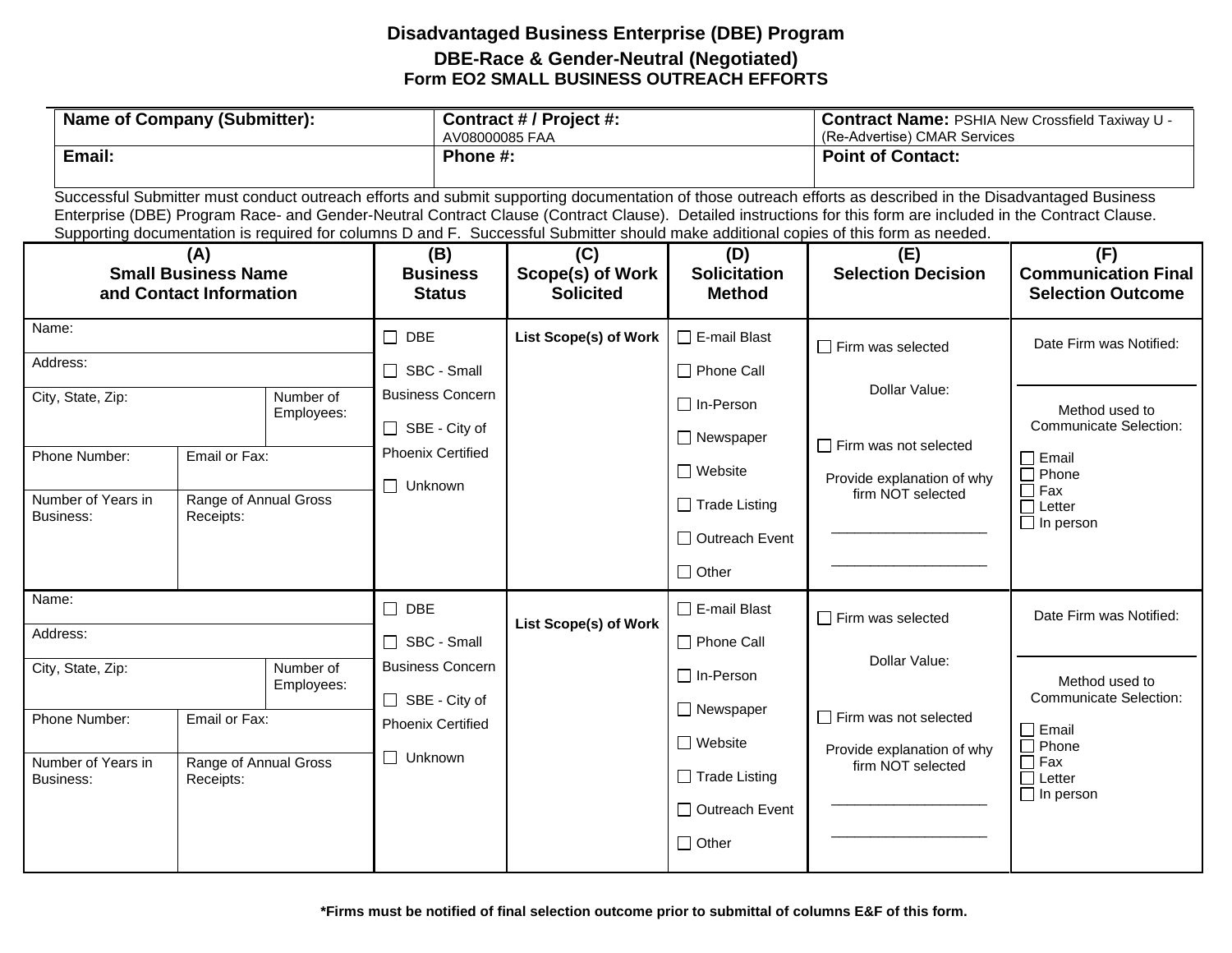

## **City of Phoenix**

#### **Disadvantaged Business Enterprise (DBE) Program**

#### **DBE-Race & Gender Neutral (Negotiated)**

### **FORM EO3 SMALL BUSINESS UTILIZATION COMMITMENT**

| Project Number: AV08000085 FAA | Project Title: PSHIA New Crossfield Taxiway U - (Re-Advertise) -<br><b>CMAR Services</b> |
|--------------------------------|------------------------------------------------------------------------------------------|
|--------------------------------|------------------------------------------------------------------------------------------|

On behalf of the Successful Submitter, I certify under the penalty of perjury that the information submitted herein is true and correct:

- 1. The firms indicated as "Selected" in **Form EO2 Small Business Outreach Efforts,** will participate in this contract;
- 2. The Successful Submitter will comply with the Race- and Gender-Neutral post-award compliance requirements as stated in the DBE contract clause;
- 3. Successful Submitter understands and agrees that any and all changes or substitutions to subcontracts with DBE's and Small Businesses must be authorized by the Phoenix DBE Compliance Specialist prior to implementation; and
- 4. The following statement is true and correct:

The proposed total participation of DBE, SBC, and SBE firms on this contract will be:

| $\frac{\frac{6}{2}}{\frac{6}{2}}$ |                                                                                                                                                                                                                                |
|-----------------------------------|--------------------------------------------------------------------------------------------------------------------------------------------------------------------------------------------------------------------------------|
|                                   |                                                                                                                                                                                                                                |
|                                   |                                                                                                                                                                                                                                |
|                                   |                                                                                                                                                                                                                                |
|                                   |                                                                                                                                                                                                                                |
|                                   |                                                                                                                                                                                                                                |
|                                   |                                                                                                                                                                                                                                |
|                                   | Date: the contract of the contract of the contract of the contract of the contract of the contract of the contract of the contract of the contract of the contract of the contract of the contract of the contract of the cont |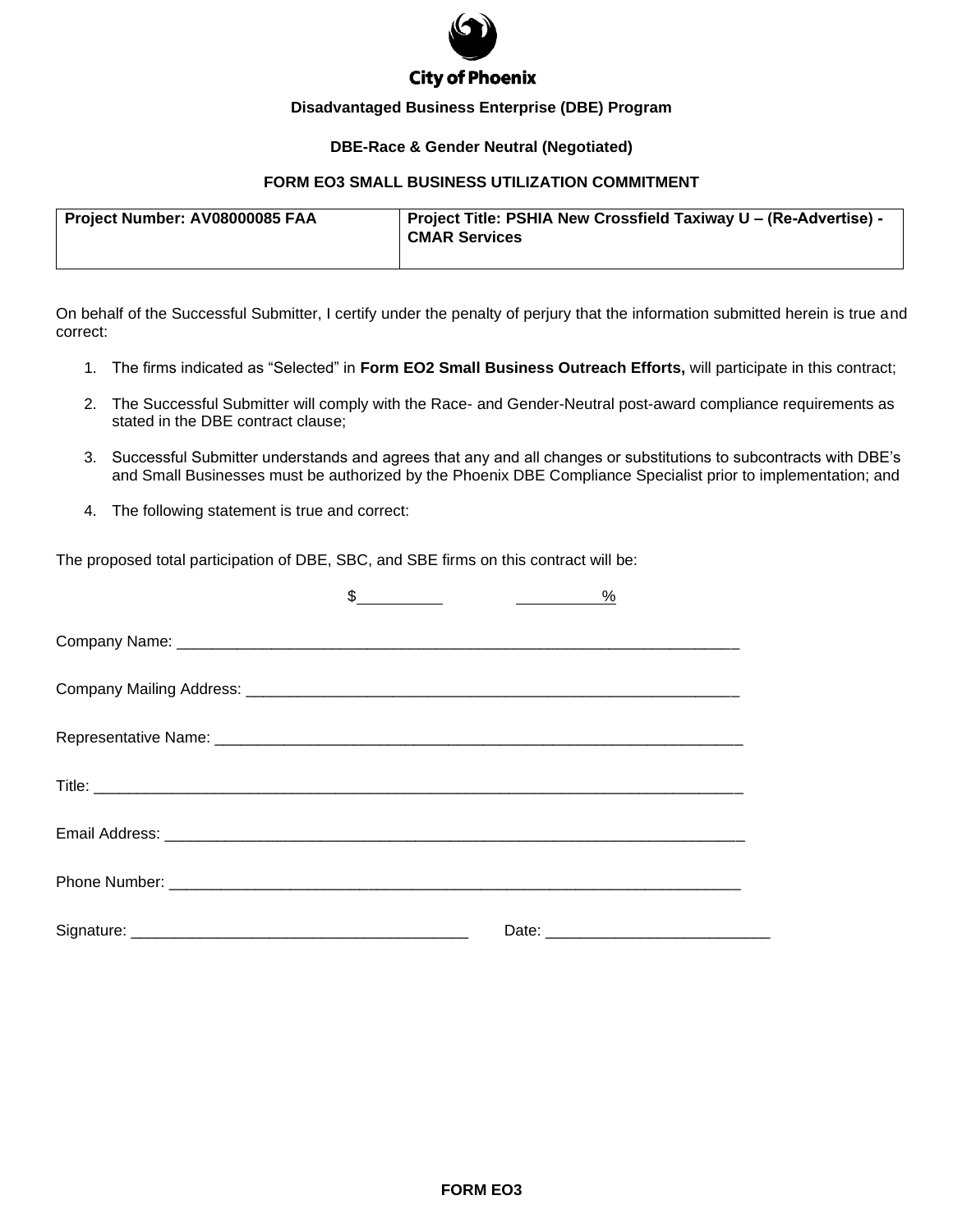## **EXHIBIT C FEDERAL REQUIREMENTS**

### **All work shall also be performed in accordance with the following additional documents:**

The CMAR will comply with Buy American References established under Title 23 U.S.C. 49 U.S.C. § 50101. Unless formally approved by the Federal Aviation Administration, all acquired steel and manufactured products installed must be produced in the United States.

Required Contract Provisions for Federal-Aid Construction Contracts (Form FHWA 1273 Revised May 1, 2012),

Standard Federal Equal Employment Opportunity Construction Contract Specifications (Executive Order 11246), July 1, 1978, Revised November 3, 1980 and Revised April 15, 1981,

Notice of Requirement for Affirmative Action to Ensure Equal Employment Opportunity (Executive Order 11246), July 1, 1978, Revised November 3, 1980 and Revised April 15, 1981,

Equal Employment Opportunity Compliance Reports, Federal-Aid Projects, February 1, 1977, Revised July 1, 1978, Revised November 3, 1980, Revised April 15, 1981, Revised September 7, 1983, Revised October 15, 1998, and Revised January 1, 2005,

Federal-Aid Proposal (Notices to Prospective Federal-Aid Construction Contractors), September 29, 1975, and

Wage Determination Decision – to be decided at time of Guaranteed Maximum Price Proposal.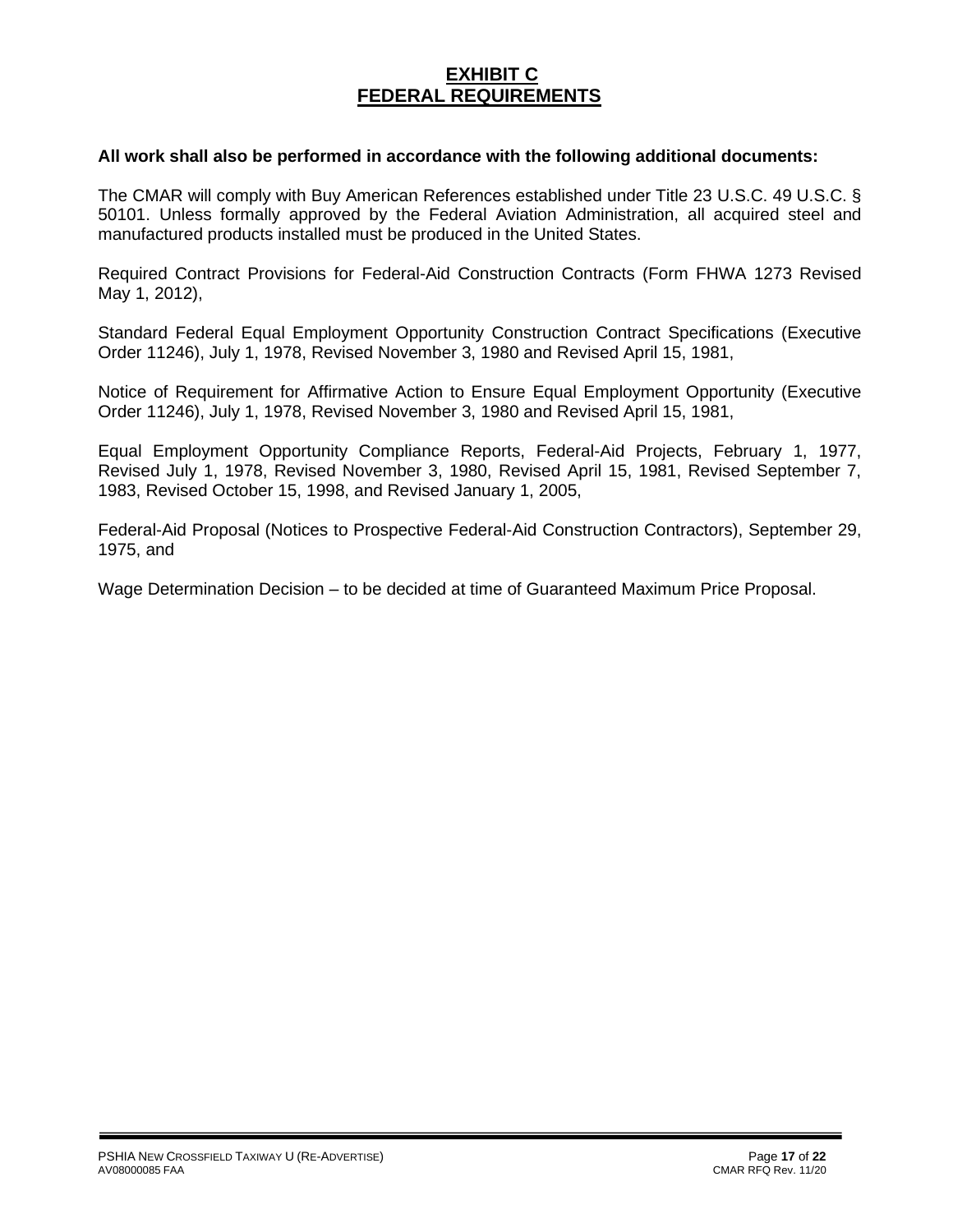## **EXHIBIT D CONSULTANT REFERENCE CHECK INSTRUCTIONS, FORM, AND SAMPLE LETTER**

**The attached Consultant Performance Evaluation Form is to be provided to the agencies or entities for which your firm has recently provided services relevant to those requested for this project. Provide the evaluation form to the Owner, or the Owner's representative directly responsible for oversight of the project to complete and submit to the email box listed below.**

**The first three references submitted will be accepted and the scores utilized as part of the evaluation process. Each reference check is worth up to 7 points for a total of up to 21 points available.**

**The form is to be completed by the agency or entity and uploaded to the (email box) at: [soq.referencechecks@phoenix.gov](mailto:soq.referencechecks@phoenix.gov)**

**The procurement identifier is:**

**6000001198**

## **Attention: Samantha B. Ansmann**

**Also attached is a sample performance evaluation cover letter that may be used when sending the reference check request.**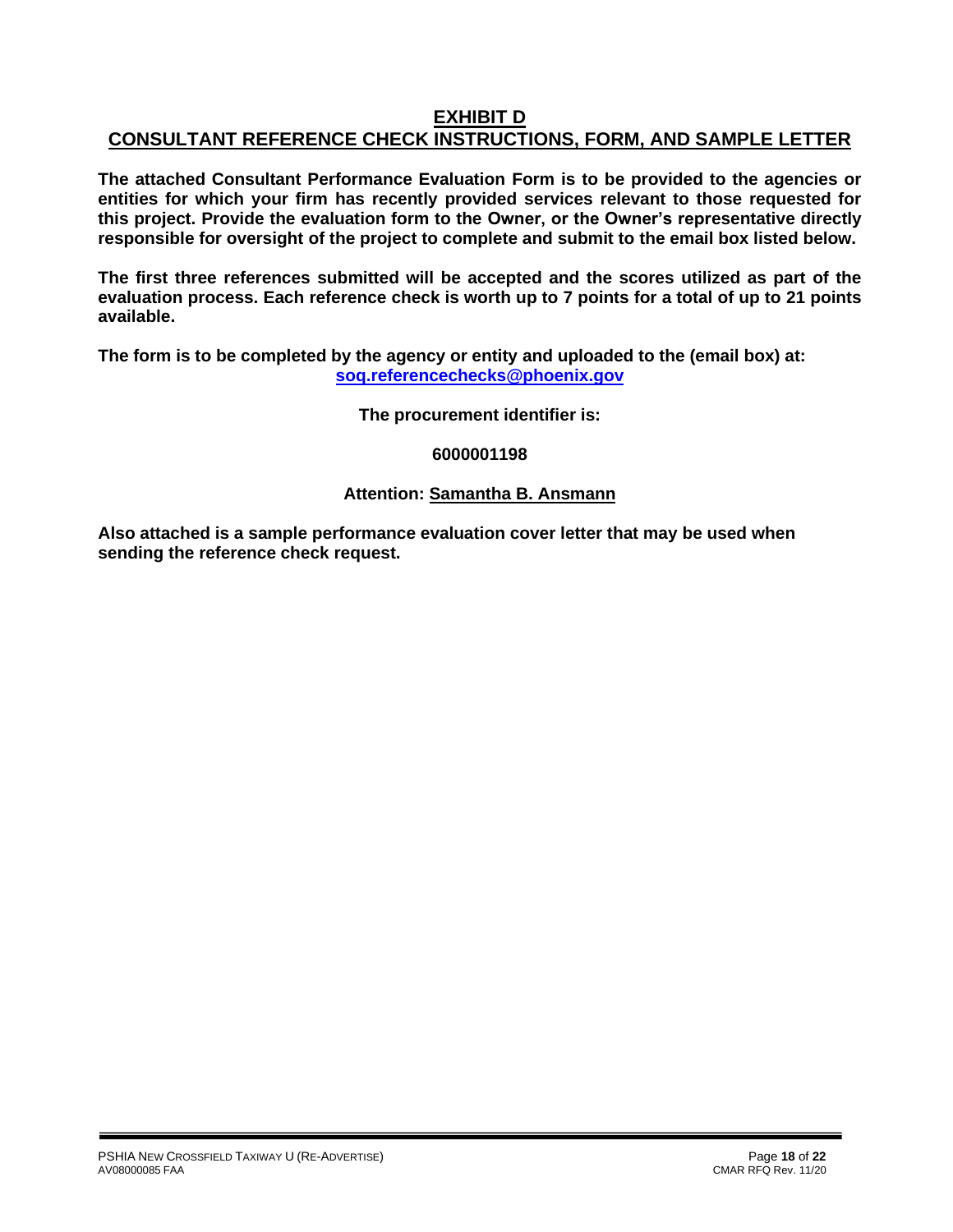Sample Cover Letter Contact Name Address of Reference

(Your Name) is responding to a Request for Qualifications (RFQ) from the City of Phoenix Office of the City Engineer's Design and Construction Procurement section.

The City is requesting reference information related to our past performance. As a part of the response submittal process, the City is requesting performance evaluations from agencies that our firm has performed services for either in the past or is currently receiving services.

I would appreciate your cooperation in completing the attached Consultant Performance Evaluation form and return by email the completed form by **12:00 pm Phoenix time on January 14, 2022** to [soq.referencechecks@phoenix.gov.](mailto:soq.referencechecks@phoenix.gov)

### **Reference in Subject Line: RFx #6000001198 and Contracts Specialist Samantha B. Ansmann.**

For questions, contact:

Contracts Specialist: Samantha B. Ansmann City of Phoenix, Office of the City Engineer, Design & Construction Procurement Email Address: [samantha.ansmann@phoenix.gov.](mailto:samantha.ansmann@phoenix.gov) Telephone Number: 602-681-5361

Failure to submit the Consultant Performance Evaluation form by the above date will have a negative impact on the proposal we submit for this service. Your cooperation in submitting this form by this date is appreciated.

If you have any questions regarding this request, please contact (your name) at (your telephone number).

Sincerely,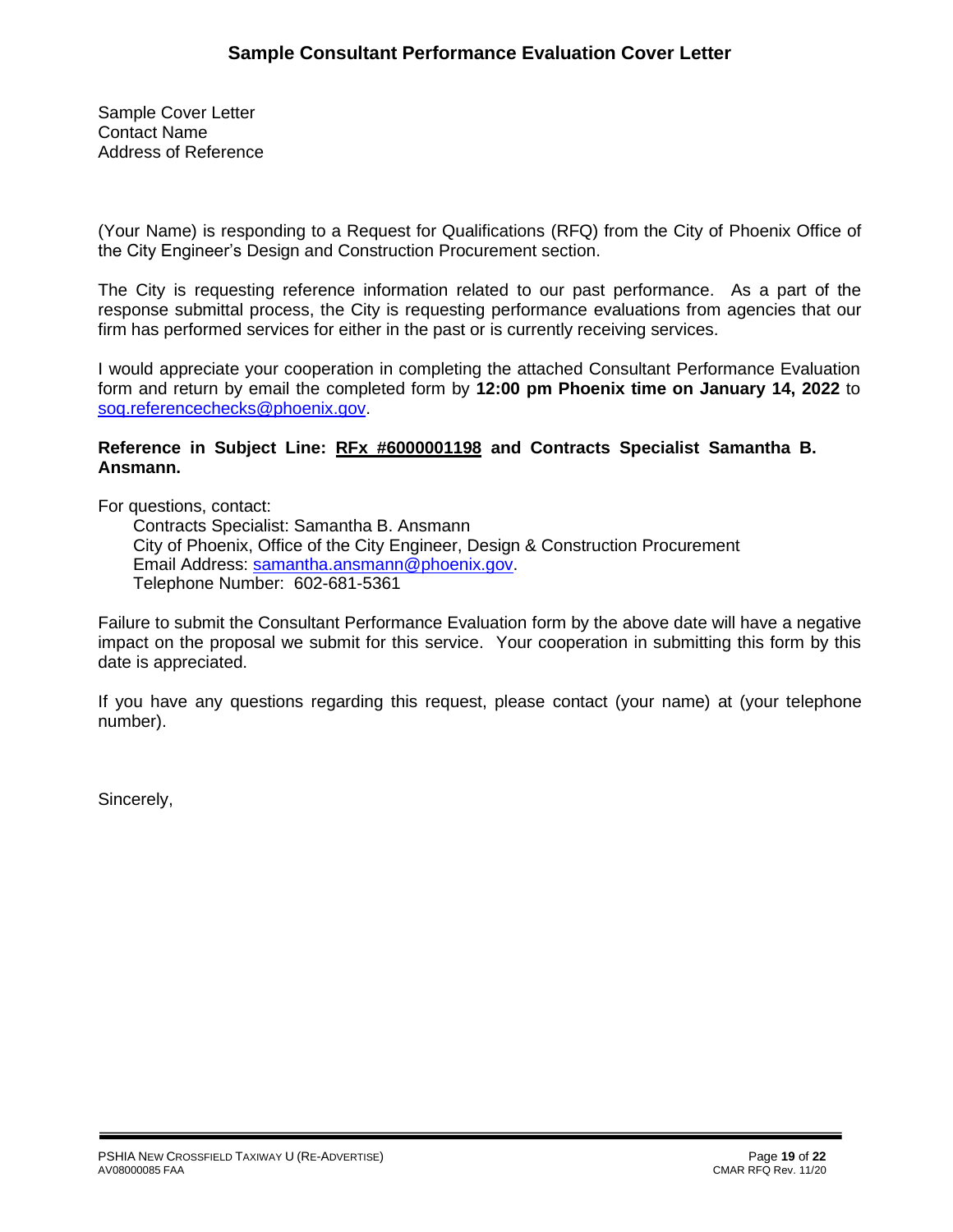## INSTRUCTIONS FOR COMPLETING CONSULTANT PERFORMANCE EVALUATION

Evaluate the consultant's contract performance in each of the rating areas listed below. On the Consultant Performance Evaluation form, circle the rating from 1 to 4 that most closely matches your evaluation of the consultant's performance. Comments are not required but appreciated. **Every rating area must be scored.** 

The Design and Construction Procurement section will use the information from this form to evaluate firms competing for contract award. **This completed form will become public record and upon request, will be released to the consultant or any other entity.**

Please submit the completed form to the address indicated on the bottom of the Consultant Performance Evaluation form. Thank you for your time and your cooperation.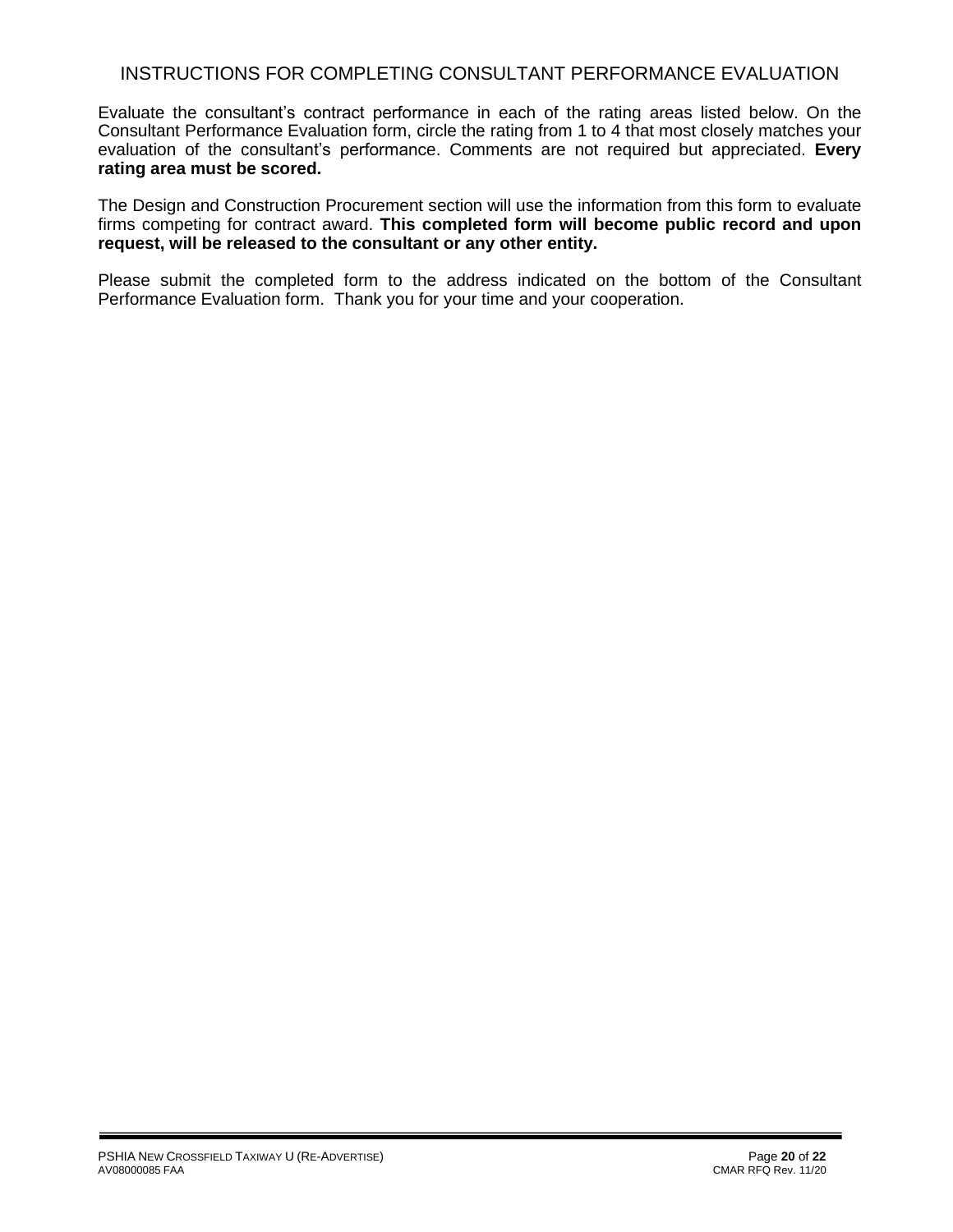# **AVIATION DEPARTMENT PHOENIX SKY HARBOR INTERNATIONAL AIRPORT NEW CROSSFIELD TAXIWAY U – CMAR SERVICES (RE-ADVERTISE) AV08000085 FAA RFx: 6000001198**

## **CONSULTANT PERFORMANCE EVALUATION FOR \_\_\_\_\_\_\_\_\_\_\_\_\_\_\_\_\_\_\_\_\_\_\_\_\_\_\_\_**

(firm name)

**In the box below, provide the project title, contracted services provided by the firm, and start and completion date of services. This form is to be completed by the Owner, or the Owner's representative directly responsible for oversight of the project. The project services evaluated must be relevant to the services of this project. Every rating area must be scored.** 

**RATINGS: Summarize the Contractor's performance and circle the number below that corresponds to the performance rating for each category. Please see the rating scale. Please do not use N/A for scoring.**

HOW WOULD YOU RANK THE BUSINESS RELATIONSHIP BETWEEN THE OWNER AND THE FIRM? 4 3 2 1 Comments: AS THE TEAM PRESENTED IN THE PROPOSAL THE TEAM THAT WORKED ON THE PROJECT TO COMPLETION? 4 3 2 1 Comments: WAS STAFF PROACTIVE IN SOLVING PROBLEMS THAT MAY HAVE OCCURRED ON THE PROJECT? 4 3 2 1 Comments: WAS THE CONTRACTED SCOPE OF SERVICES COMPLETED ON TIME AND WITHIN BUDGET? 4 3 2 1 Comments: HOW WOULD YOU RATE THE QUALITY OF WORK PERFORMED BY THIS FIRM ON YOUR PROJECT? 4 3 2 1 Comments:

1 = Unsatisfactory (.25 pts.); 2 = Poor (.50 pts); 3 = Good (.75 pts); 4 = Excellent (1.0 pts)